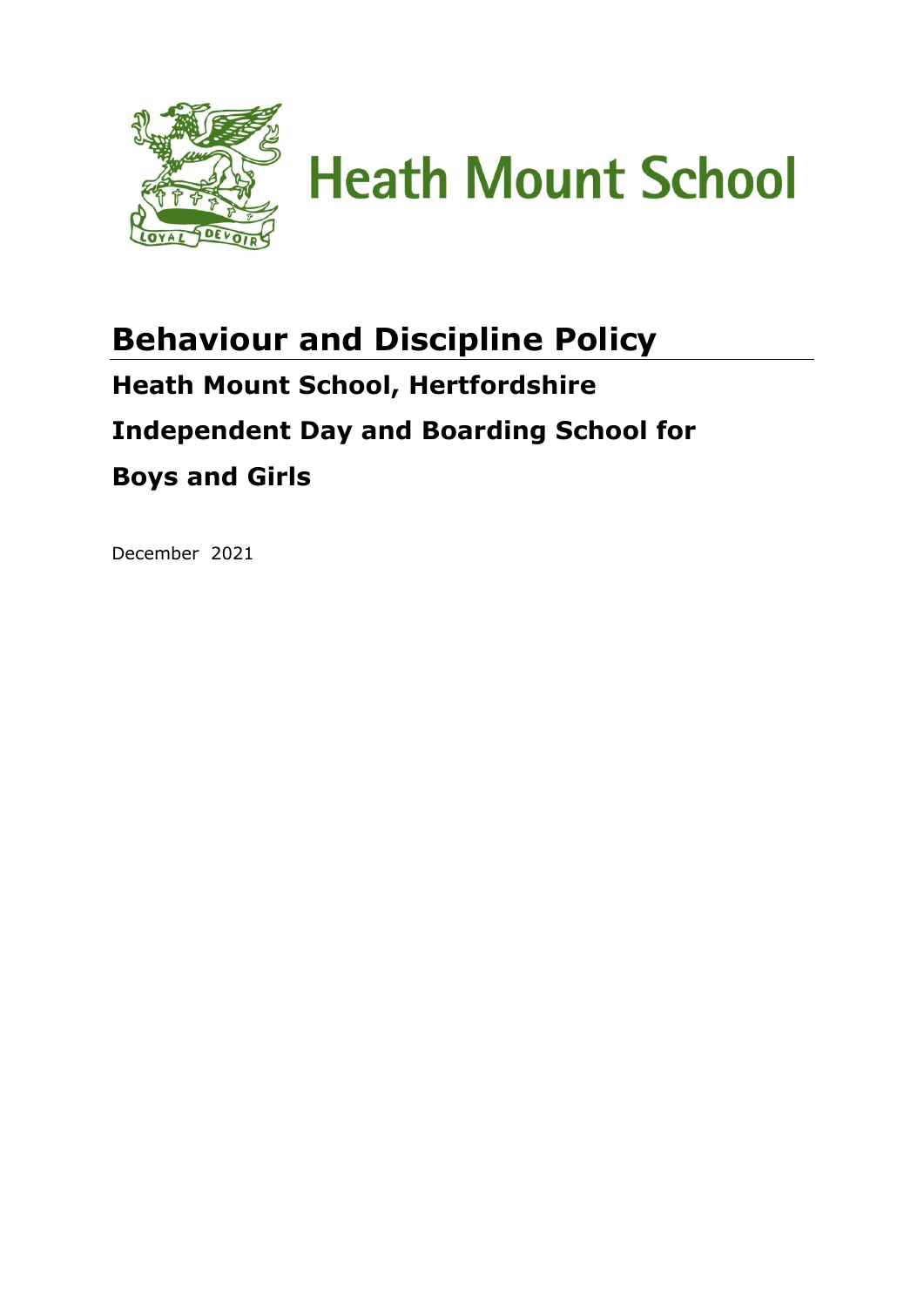# **1. Introduction**

- 1.1. This policy has been authorised by the Governors and is a whole School policy including the Early Years Foundation Stage (**EYFS**). It is addressed to all staff and volunteers. It has been authorised by the Governors. It applies wherever staff, Governors and volunteers are working with pupils even where this is away from the School, for example an educational visit.
- 1.2. This policy sets out the behavioural expectations of Heath Mount School (the School) in order to promote good behaviour amongst pupils. It outlines the sanctions in the event of pupil misbehaviour. It has been prepared with regard to the following:
	- 1.2.1. Keeping Children Safe in Education (DfE, September 2021 (KCSIE));
	- 1.2.2. Working Together to Safeguard Children 2018, (DfE December 2020);
	- 1.2.3. Information Sharing Advice for Safeguarding Practitioners (DfE December 2018);
	- 1.2.4. Use of Reasonable force (DfE, July 2013);
	- 1.2.5. Searching, Screening and Confiscation: Advice in Schools and Colleges (DfE November 2018);
	- 1.2.6. Mental Health and Behaviour in Schools (DfE November 2018);
	- 1.2.7. Relationships Education, Relationships in Schools (DfE, June 2019) and;
	- 1.2.8. Behaviour and Discipline in Schools (DfE, January 2016).
	- 1.2.9. The School recognises that all children mature at different rates and those expectations need to be adjusted according to an individual's maturity and stage of development.

#### **2. Policy aims**

- 2.1. The aims of this policy are:
	- 2.1.1. To actively promote the School's values (see Appendix 1);
	- 2.1.2. To enable the Head to carry out his responsibilities of promoting good behaviour, maintaining order and good discipline in the School and to set a range of appropriate sanctions to be adopted in the event of pupil misbehaviour;
	- 2.1.3. To protect all who come into contact with the School from harm and to help create a culture of safety, equality and protection
	- 2.1.4. To actively promote and safeguard the welfare of pupils at the School;
	- 2.1.5. To encourage pupils to take responsibility for their behaviour and to ensure, so far as possible, that every pupil in the School is able to benefit from and make his / her full contribution to the life of the School, consistent always with the needs of the School community;
	- 2.1.6. To authorise the School rules and any procedures necessary for implementing them.
- 2.2. This policy is part of the School's whole school approach to child safeguarding and wellbeing, which aims to ensure that the best interests of pupils is at the heart of all decisions, systems, processes and policies.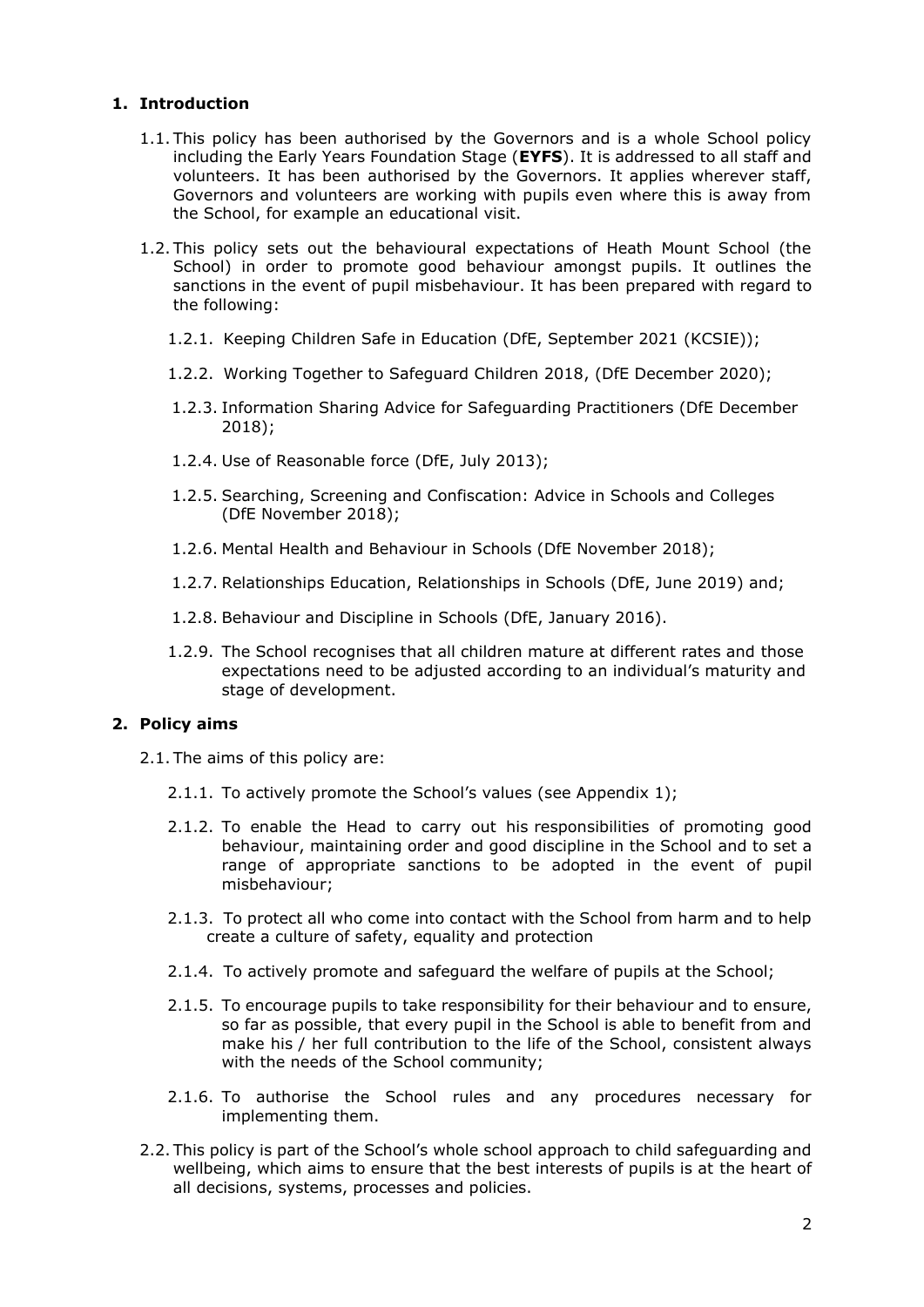# **3. Application and accessibility**

- 3.1. This Policy is published on the School website and is available in hard copy on request. It can be made available in large print or other accessible format if required.
- 3.2. This policy and all of the policies referred to in it are available to staff in the policies folder on the staff drive and on the staff room noticeboards in each section of the School.
- 3.3. Together with the School Rules and all school policies on discipline and behaviour, this policy applies to all pupils at the School and at all times when a pupil is:
	- 3.3.1. In or at the School (including any period of remote learning);
	- 3.3.2. Representing the School or wearing School uniform;
	- 3.3.3. Travelling to and from the School;
	- 3.3.4. On a school trip;
	- 3.3.5. Associated with the School at any time.
- 3.4. This policy shall also apply at all times and places where failing to apply this policy may:
	- 3.4.1. Affect the health, safety, welfare and well-being of a member of the School community or a member of the public;
	- 3.4.2. Have repercussions for the orderly running of the School;
	- 3.4.3. Affect School property or the wider environment; and
	- 3.4.4. Bring the School into disrepute.

# **4. School rules for behaviour and discipline**

- 4.1. The School rules and policies for behaviour and discipline shall be set by the Head. The behavioural expectations, rules and values of the School are captured within the overall School systems of standards and pastoral support which is continually reinforced to the whole school community.
- 4.2. Pupils are expected to know and understand the School rules for behaviour and discipline which are included:
	- 4.2.1. This policy;
	- 4.2.2. The IT Acceptable Use Policy for Pupils;
	- 4.2.3. The Anti-bullying Policy; and
	- 4.2.4. The Smoking, Alcohol, Drugs and Substances Policy.
- 4.3.All of the rules, systems and policies for behaviour and discipline will be amended from time to time and reinforced in assemblies and on other appropriate occasions.

# **5. Definitions**

5.1.References to **school days** means Monday to Friday when the school is open during term time. Term dates are published on the school's website. In the event that the application of this definition is likely to introduce excessive delays due to intervening school holidays, the school's approach is to take sensible and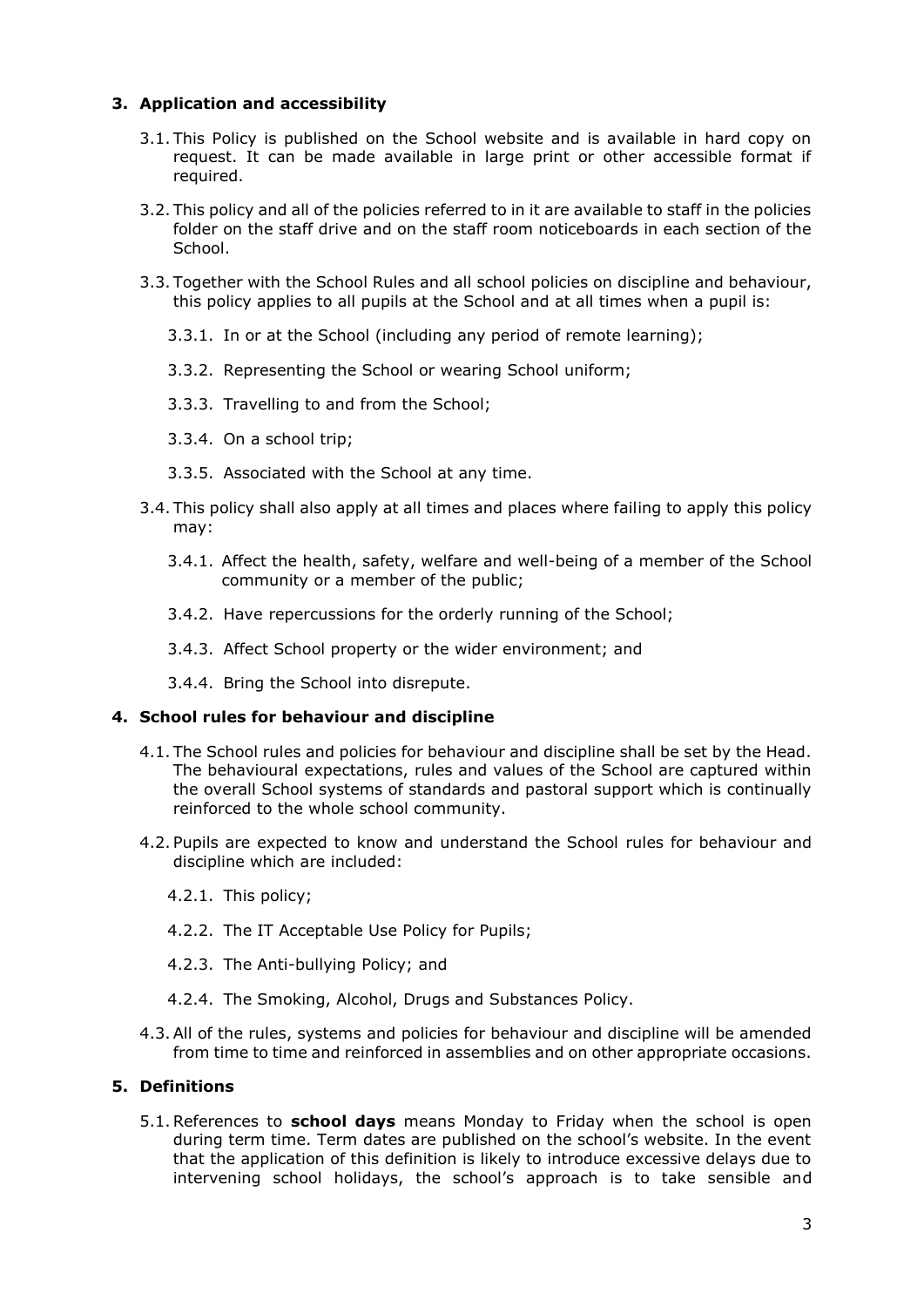reasonable steps so as to minimise and hardship or unfairness arising from such delays.

5.2.References to **Governors' Review** means a review by a Panel of the Head's decision in accordance with the Permanent Exclusion and Review: Review Procedure.

#### **6. Rewarding positive behaviour**

- 6.1. The School understands that rewards can be more effective than punishment in motivating pupils. The ways in which the School may reward good behaviour are set out at Appendix 3. The School's values can be found at Appendix 1. A simplified version of the School values and rules and the expected behaviour flowing from them, can be found at Appendix 2.
- 6.2. The School recognises that where challenging behaviour is related to a pupil's educational needs, use of positive discipline and reward methods may enable the School to manage the pupil's behaviour more effectively and improve their educational outcomes.
- 6.3. In summary, pupils are expected to:
	- 6.3.1. Act with honesty and integrity towards all members of the School community, taking pride in their school and their uniform;
	- 6.3.2. Act with respect at all times and be kind and courteous, both in their actual and virtual (online) interactions;
	- 6.3.3. Demonstrate acceptance by: understanding that mistakes are made; encouraging others less able; enjoying learning about the lives of others and appreciating that your friends have different opinions to you;
	- 6.3.4. Be industrious by: arriving to lessons on time and with the correct equipment; using lesson time appropriately; asking for help when required and always striving to do their best;
	- 6.3.5. Aim to achieve by; understanding targets and always aiming to improve in each subject and activity; delivering on their teacher's expectations and discussing their learning so that their teacher can provide support.
	- 6.3.6. Parents are expected to work with the School to ensure their children understand the School rules and values; Appendix 2 is displayed in classrooms and can be found within the Pupil Planners for Years 3-8. This policy, along with the School's behaviour and discipline systems will be reinforced periodically in form time and at assemblies.
	- 6.3.7. The School's expectations about behaviour and upholding the School's values will be brought to the pupils' attention throughout their time at the School. Education on behaviour is delivered via the School's curriculum, PSHEE, form time, assemblies and the School's pastoral support system.
	- 6.3.8. The Head has overall responsibility for behaviour management issues, with the Deputy Head (Pastoral) having responsibility for overseeing the pastoral team, providing guidance to staff, delivering related staff training and accessing expert advice if required in relation to a particular pupil.

# **7. Breaches of School Discipline**

7.1. The School has pastoral support systems in place to assist pupils in managing their behaviour. A range of sanctions are available for those who breach the School rules and policies for behaviour and discipline.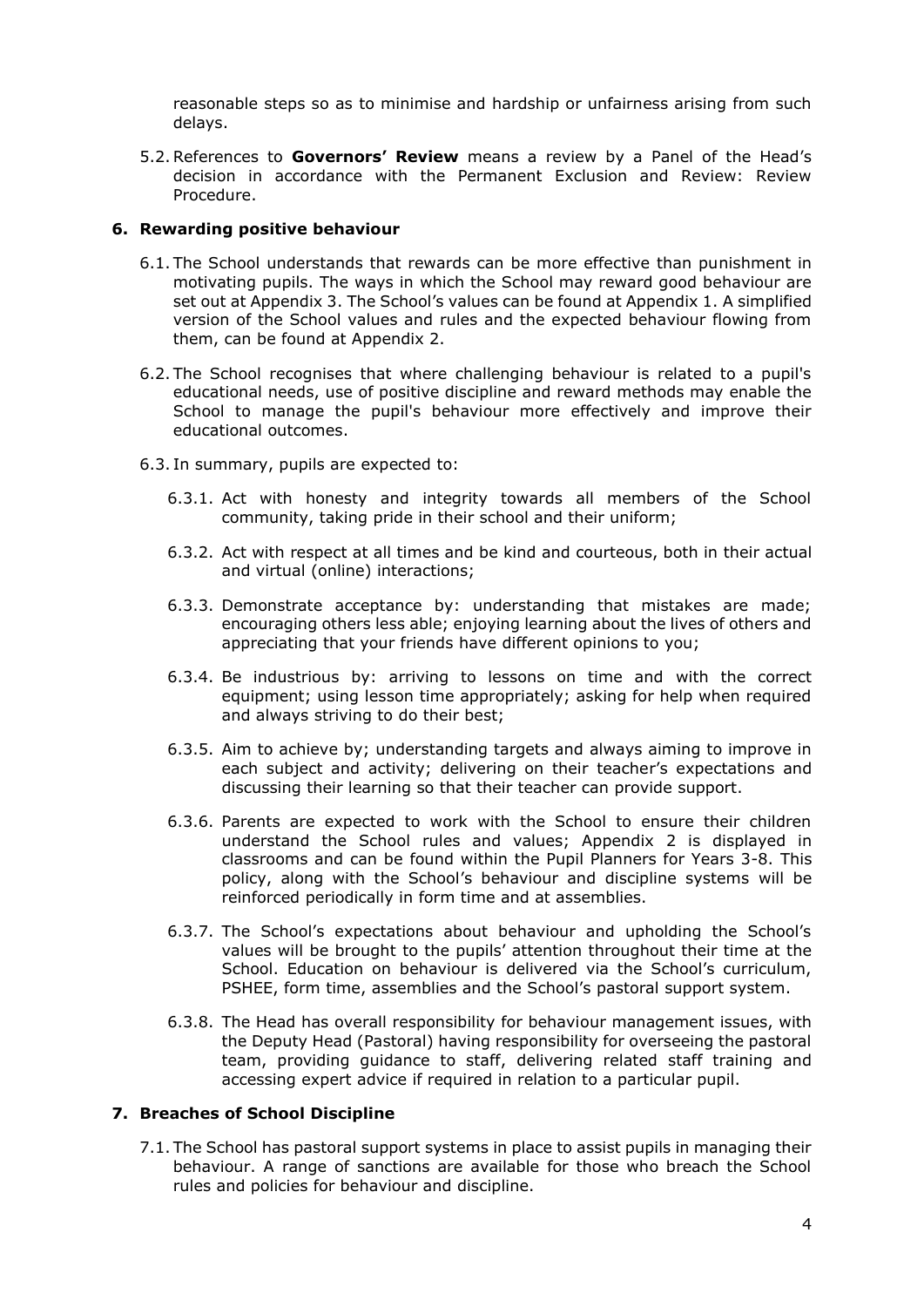- 7.2. The Head may prescribe and authorise the use of any sanctions as comply with good education practice and promote good behaviour and compliance with the School rules. Examples of sanctions used at the School are set out in Appendix 2. A more serious sanction may be imposed if it is considered appropriate to do so, e.g. where there are persistent breaches of discipline by a pupil.
- 7.3.Allegations, complaints or rumours of minor breaches of discipline are dealt with by staff as they occur. Staff may carry out informal interviews with the pupils involved. Low-level sanctions may be given (see Appendix 3 for details of possible sanctions).
- 7.4. When considering the appropriate sanction, the risks posed to pupil welfare by an individual's behaviour will be assessed. This may include consideration of how any action taken, sanctions applied or inaction may affect that individual's welfare and, where appropriate, how it may affect other pupils' welfare and/or the School community as a whole.
- 7.5. The Head must be consulted in cases of breaches of discipline where there may be special circumstances that should be taken into consideration (see also paragraph 10, below).
- 7.6. In most cases of poor behaviour, the School will not only use a sanction but also provide support for the pupil. This may include sessions with their form teacher or Head of year to help with any pastoral concerns. The pupil may be supported by a member of the pastoral team or the pupil and their parent may be directed to an appropriate professional to assist them. The School will try to address underlying issues rather than just dealing with the consequences of those issues.
- 7.7. Persistent disruptive behaviour may give rise to a concern regarding a pupil's needs. In such circumstances, the School will work with parents and / or local agencies to assess those needs in accordance with the School's Learning Support and Safeguarding and Child Protection Policies.

#### **8. Serious breaches of discipline**

- 8.1. Allegations, complaints or rumours of more serious breaches of discipline should be referred to the Head.
- 8.2. The main categories of misconduct which are considered to be serious breaches of discipline include but are not limited to:
	- 8.2.1. Supply / possession / use of certain drugs and solvents or their paraphernalia or substances intended to resemble them, or alcohol or tobacco;
	- 8.2.2. Actual or attempted theft, blackmail, physical violence, intimidation, racism or persistent bullying;
	- 8.2.3. Physical or emotional abuse;
	- 8.2.4. Harmful sexual behaviour including sexual violence and sexual harassment;
	- 8.2.5. Sexual harassment or misconduct, including sexting;
	- 8.2.6. Behaviour which contravenes school policies on the acceptable use of IT or online safety;
	- 8.2.7. Supply or possession of pornography;
	- 8.2.8. Possession or use of unauthorised firearms or other weapons;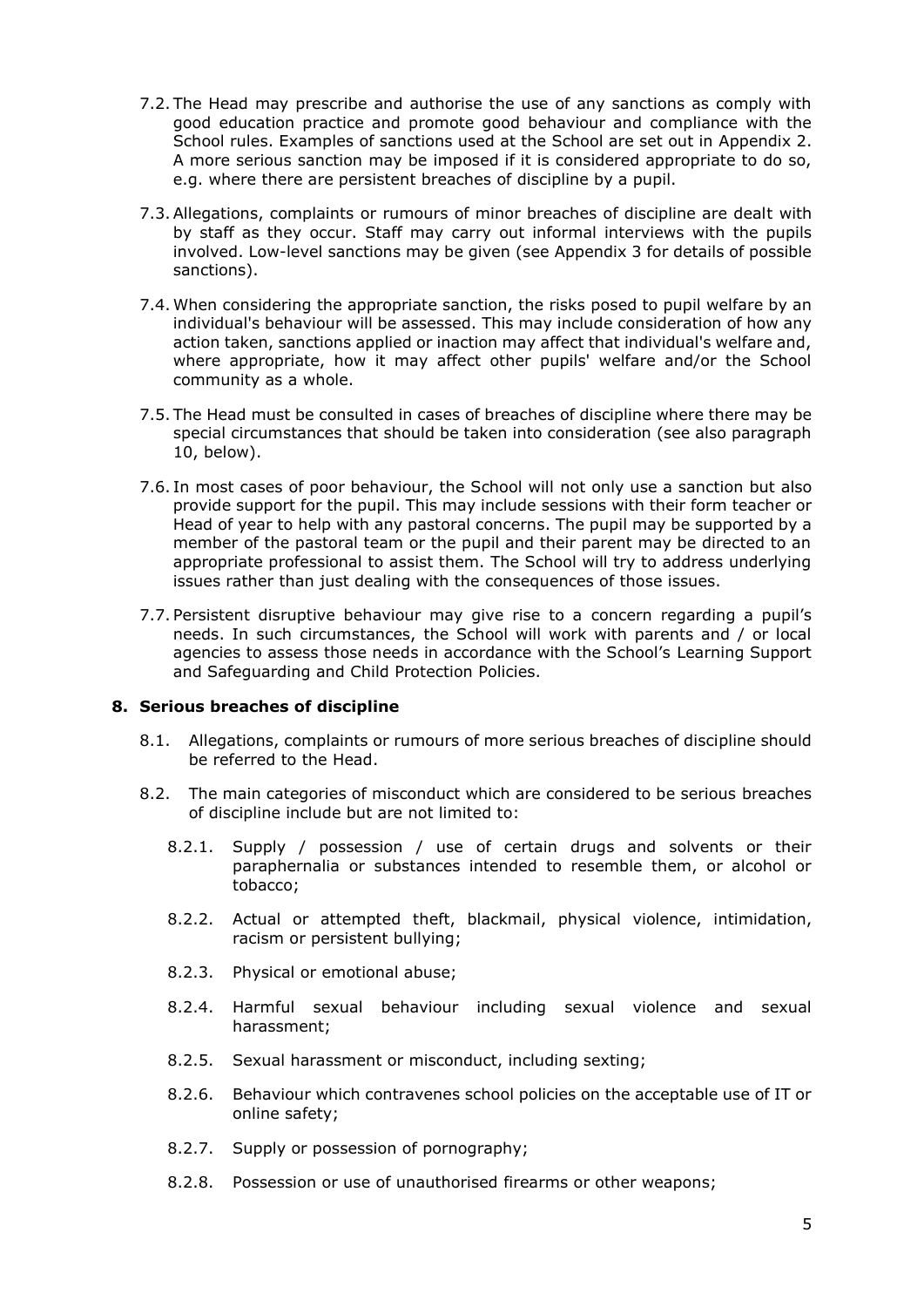- 8.2.9. Vandalism or computer hacking or serious misuse of the School's IT network;
- 8.2.10. Persistent attitudes or behaviour which are inconsistent with the School's ethos;
- 8.2.11. Other misconduct which affects the welfare of a member or members of the School community or which brings the School into disrepute, whether on or off school premises;
- 8.2.12. Any form of abuse or unlawful discrimination on the grounds of sex, race, religion or belief, disability, special educational needs, sexual orientation and gender reassignment etc.;
- 8.2.13. Other serious misconduct provided for in the School's Parent Contract and / or School rules;
- 8.2.14. Deliberately leaving or attempting to leave the School premises or the supervision of a member of staff whilst on an educational visit.
- 8.3. The Governors have authorised the range of sanctions set out below for serious breaches of discipline. Further details can be found in the Exclusion, Removal and Review policy. The sanctions include:
	- 8.3.1. **Expulsion**: a pupil may be formally expelled from the School if it is proved on the balance of possibilities that the pupil has committed a very grave breach of discipline or a serious criminal office. Expulsion is reserved for the most serious breaches.
	- 8.3.2. **Exclusion:** is a neutral act whereby the pupil is sent home:
		- 8.3.2.1. For a defined period;
		- 8.3.2.2. Pending the head's decision following a disciplinary meeting;
		- 8.3.2.3. During the period before the head's decision takes effect; and / or
		- 8.3.2.4. Pending the outcome of a Governors' Review if requested by the parent;
	- 8.3.3. **Internal exclusion** is also an option available to the School, whereby the pupil is supervised at school.
- 8.4. **Removal**: The Head may require the Removal of a pupil from the School if, after consultation with the parents and if appropriate for the pupil, the Head is of the opinion that:
	- 8.4.1. The pupil has committed a breach or breaches of School rules or discipline for which Removal is the appropriate sanction; or
	- 8.4.2. By reason of the pupil's conduct or progress, the pupil is unwilling or unable to benefit sufficiently from the educational opportunities offered by the School; or
	- 8.4.3. Apparent has treated the School, members of its staff or any member of the School community unreasonably.
	- 8.4.4. In these circumstances, the parents may be permitted to withdraw the pupil as an alternative to Removal being required.
- 8.5. The investigation procedures followed by the School in cases where a sanction of Expulsion, Exclusion or Removal may be imposed by the Head are set out in the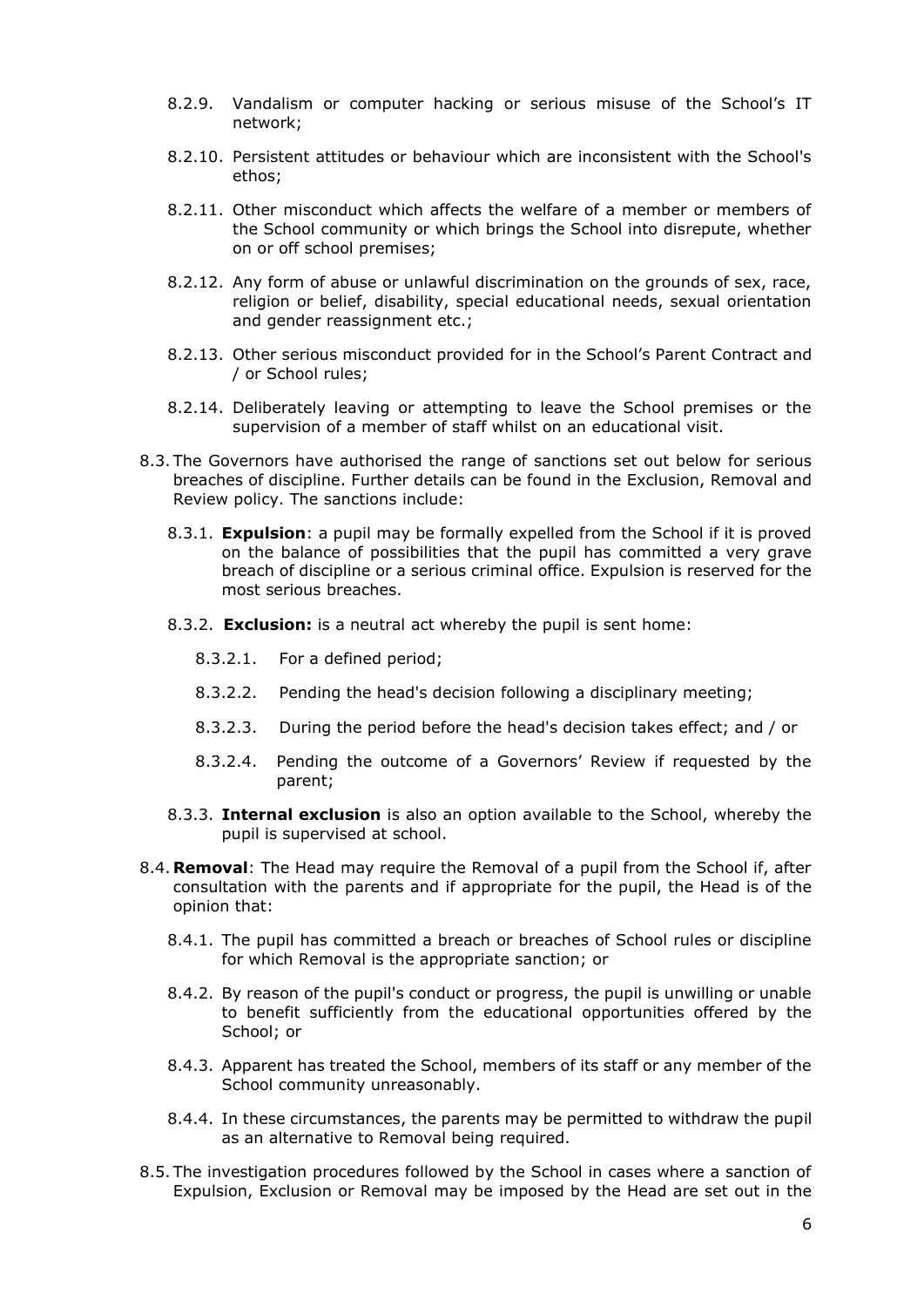Expulsion, Removal and Review policy The Head is required to act fairly and in accordance with the principles of natural justice.

#### **9. Parent involvement**

- 9.1. The School seeks to work in partnership with parents over matters of discipline, and it is part of our parents' obligations to the School to support the School rules.
- 9.2. Parents may be contacted to discuss any disciplinary matter that may result in Expulsion, Removal or a Review being considered. Parents will also be notified of any other disciplinary sanction and may be contacted to discuss the matter if it is considered appropriate to do so.

# **10.Additional needs**

- 10.1. The School has a legal duty under the Equality Act 2010. The School will make reasonable adjustments for managing behaviour that is related to a pupil's special educational need or disability or in respect of safeguarding Staff should seek advice from the Head and the Head of Learning Support if they are unsure about how to manage a pupil's behaviour where this is related to a special educational need or disability.
- 10.2. If there is a concern that a pupil's behaviour is a result of unmet educational or other needs, advice should be sought from the Head and the Head of Learning Support and further action in accordance with the School's Learning Support Policy will be considered.
- 10.3. Where Expulsion needs to be considered, the School will ensure that a pupil with a disability or special educational needs is able to present their case fully where their disability or special educational needs might hinder this.
- 10.4. If behaviour and discipline matters give rise to a safeguarding concern, the School's child protection procedures will be followed. (See the Child Protection and Safeguarding Policy and Procedures).

# **11. Safeguarding**

- 11.1. Some behaviour by a pupil towards another may raise safeguarding concerns. Safeguarding issues can manifest themselves via peer on peer abuse. This includes, but is not limited to:
	- 11.1.1. Bullying (including cyber-bullying);
	- 11.1.2. physical abuse such as hitting kicking, shaking, biting, hair pulling or otherwise causing physical harm;
	- 11.1.3. sexual violence and sexual harassment;
	- 11.1.4. sexting;
	- 11.1.5. initiation / hazing type violence and rituals;
- 11.2. The School policy and procedures with regard to peer on peer abuse are set out in the School's Safeguarding and Child Protection Policy. If the behaviour of a pupil gives rise to a safeguarding concern, the Safeguarding and Child Protection Policy will be followed.

# **12. Malicious allegations against staff**

12.1. Where a pupil makes an accusation against a member of staff and there is reasonable suspicion that the accusation has been deliberately invented or malicious, the Head will consider whether to take disciplinary action in accordance with this policy.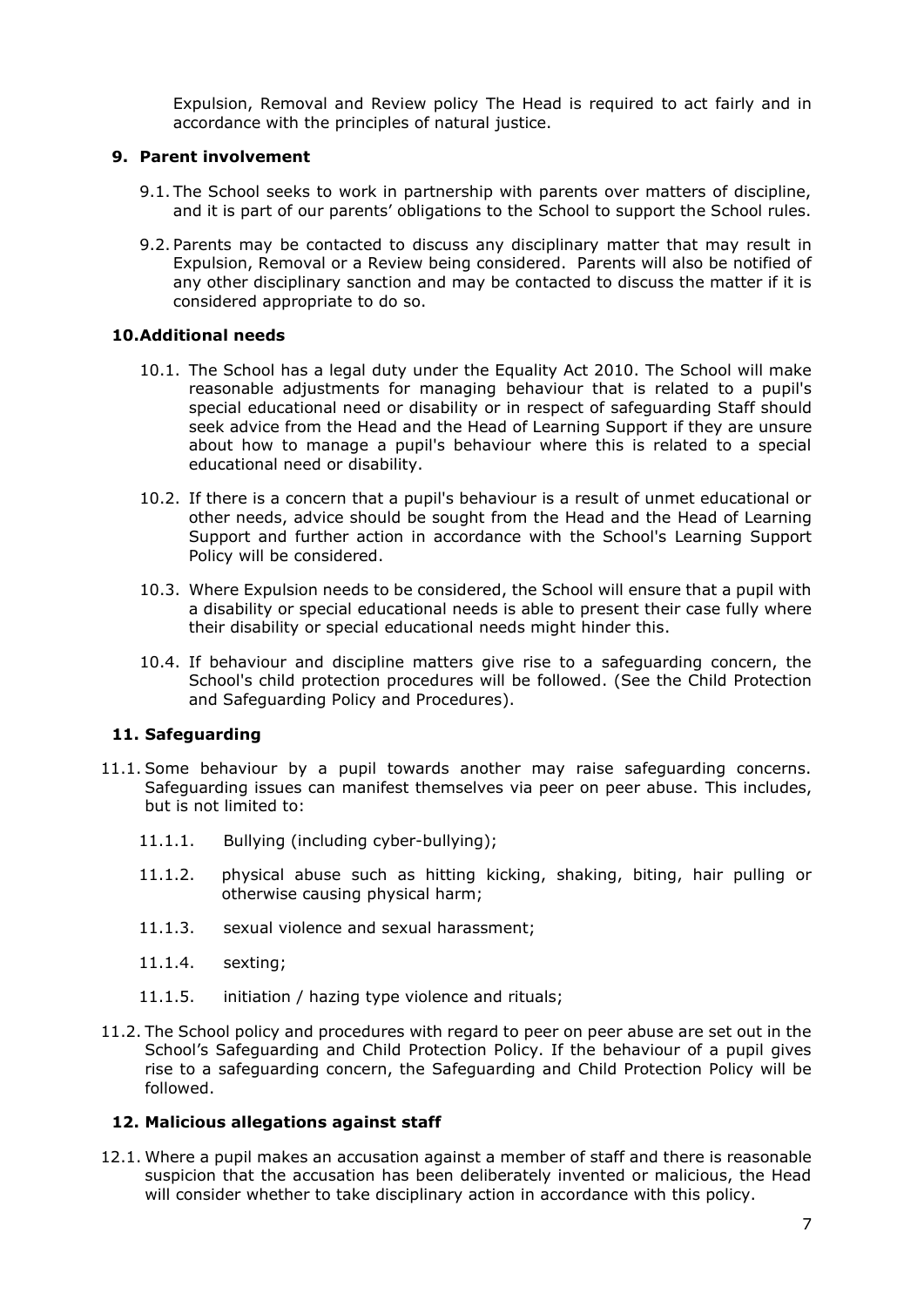- 12.2. Where a parent has made a deliberately invented or malicious allegation the Head will consider whether to require that parent to remove their child or children from the School on the basis that they have treated the School or a member of staff unreasonably and compromised the requirement for mutual trust and confidence.
- 12.3. In accordance with the DfE's guidance *Keeping Children Safe in Education* (2019), the School will consider a malicious allegation to be one where there is sufficient evidence to disprove the allegation and there has been a deliberate act to deceive.

# **13. Use of reasonable force**

- 13.1. Any use of force by staff will be reasonable, proportionate and lawful. Reasonable force will be used in accordance with the DfE guidance *Use of Reasonable Force* (July 2013) and as set out in Appendix 5. Detailed guidance about the use of reasonable force is provided to staff in the Staff Code of Conduct.
- 13.2. Corporal punishment is not used or threatened at the School and force is never used as a form of punishment.

#### **14. Searching pupils**

- 14.1. **Informed consent**: School staff may search a pupil or their possessions or accommodation with their consent for any item. If a member of staff suspects that a pupil has a banned item in her possession, they can instruct the pupil to turn out her pockets or bag. If the pupil refuses, sanctions will be applied in accordance with this policy.
- 14.2. **Searches without consent**: in relation to prohibited items, the Head, and staff authorised by the Head, may search a pupil or a pupil's possessions, without their consent, where they have reasonable grounds for suspecting that a pupil has a prohibited item in their possession. Please see Appendix 7 for the School's policy on searching and confiscation. Such action will be taken in accordance with the *DfE guidance Searching Screening and Confiscation (January 2018).*

#### **15. Records**

15.1. Administration of major punishments and sanctions are recorded in the School's Management Information System. Records include: the name of the pupil concerned, the reason for the punishment including relevant dates, and the name of the person administering the punishment. This log is reviewed regularly by the Deputy Head (Pastoral) so that patterns in behaviour can be identified and managed appropriately.

#### **16. Review**

- 16.1. A pupil or their parents may request a Governors' Review of the Head's decision to Expel or Remove a pupil from the School or where the pupil is suspended from the School for 11 school days or more or where a suspension would result in the pupil missing a public examination. (See the School's separate Expulsion, Removal and Review Policy).
- 16.2. There will be no right to a Review of other sanctions but a pupil who feels aggrieved may ask the Deputy Head (Pastoral) to take up her concerns with the member of staff who imposed the sanction.

#### 17. **Monitoring and Review**

- 17.1. The School will monitor this policy on an ongoing basis, taking into account the recommended guidelines from the relevant authorities and organisations. The School will regularly review the effectiveness of this policy and how it can be improved.
- 17.2. The Governors will review this policy every two years.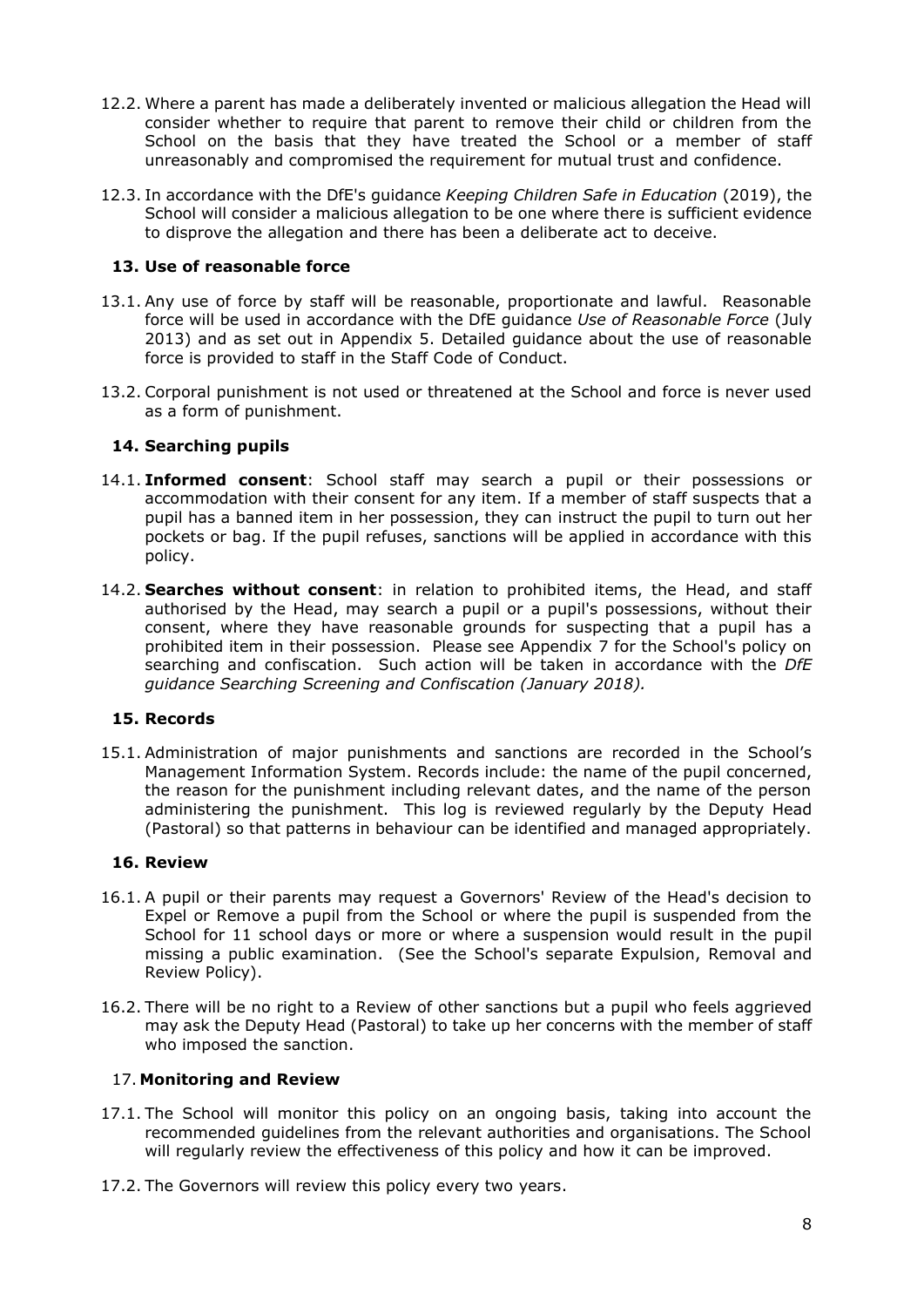| Governors' Committee normally<br>reviewing:             | Governance Committee                                                                                                                                                                                                                                                                                                                                                                                    |
|---------------------------------------------------------|---------------------------------------------------------------------------------------------------------------------------------------------------------------------------------------------------------------------------------------------------------------------------------------------------------------------------------------------------------------------------------------------------------|
| Effective from:                                         | December 2021                                                                                                                                                                                                                                                                                                                                                                                           |
| Date last formally approved:                            | November 2019                                                                                                                                                                                                                                                                                                                                                                                           |
| Date of next review:                                    | December 2024                                                                                                                                                                                                                                                                                                                                                                                           |
| Person responsible for implementation<br>and monitoring | Head<br>Deputy Head (Pastoral)                                                                                                                                                                                                                                                                                                                                                                          |
| Related policies:                                       | Anti-Bullying Policy<br><b>Complaints Policy</b><br>Child Protection and Safeguarding Policy<br>and Procedures<br>Expulsion, Removal and Review Policy<br><b>Online Safety Policy</b><br>Smoking, Alcohol, Drugs and Substances<br>Policy<br>Acceptable Use of ICT Policy<br>Risk Assessment for Pupil Welfare<br>Learning Support Policy<br>Relationships Education and Sex<br><b>Education Policy</b> |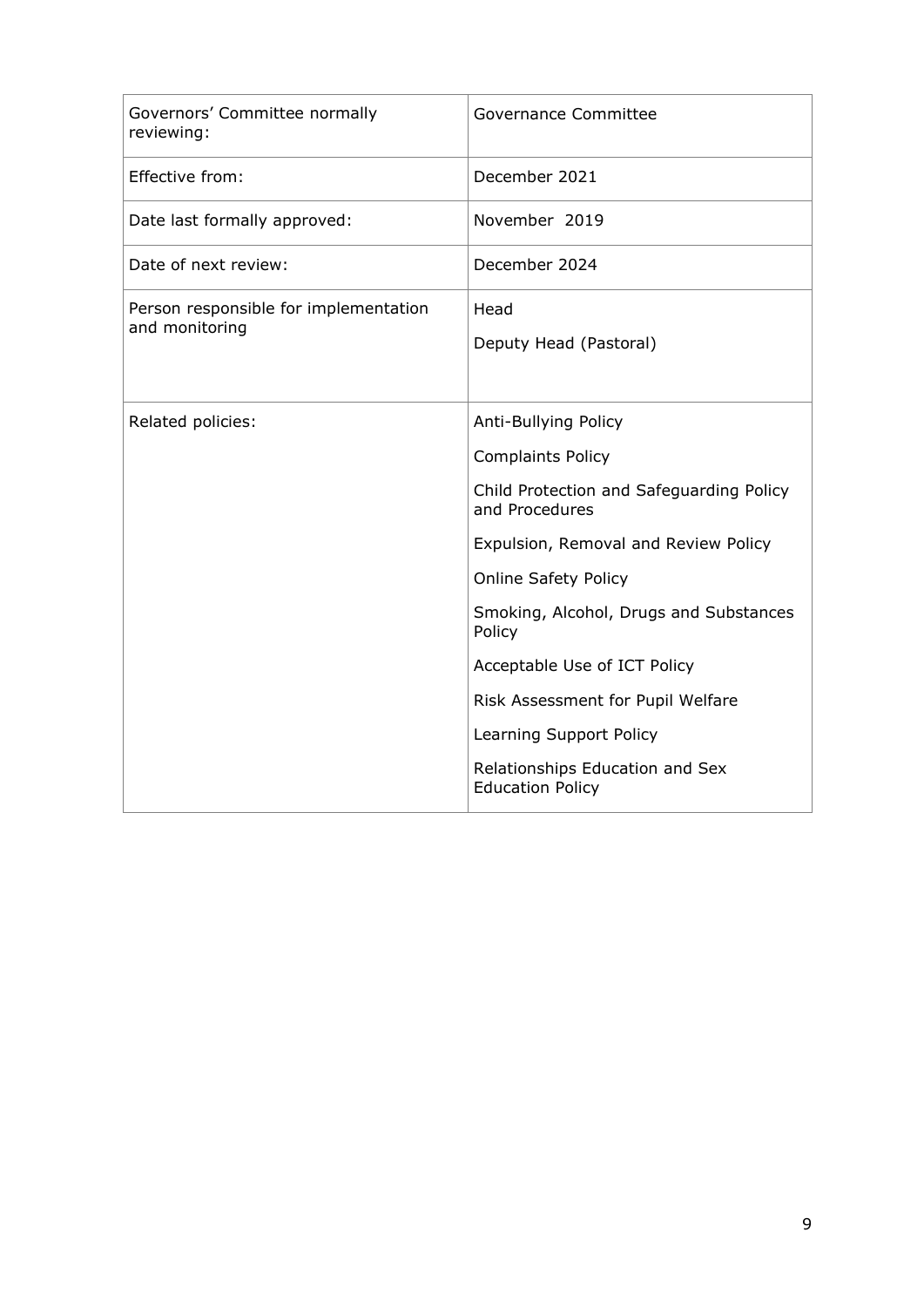# **1. Appendix 1: School Values**

- 1. **The Central Principles of Education:** The School endeavours to provide children with the education that is most suited to their own personal needs and abilities and recognises that this will vary from child-to-child. The School maintains the belief that every child is unique and strives to provide the education most suited to the individual child:
	- 1.1. The School is a co-educational day and boarding school open to pupils between the ages of 3 and 13 irrespective of disability, gender reassignment, pregnancy and maternity, race, religion or belief, sex or sexual orientation. The School is academically non-selective for Foundation Stage entry, and selects from within the 25<sup>th</sup> percentile and above thereafter.
	- 1.2. Our central principles are **acceptance; respect; integrity; industry and achievement.**
	- 1.3. Our pupils are entitled to **be happy, healthy, safe and fulfilled within a community that values them.**
	- 1.4. We believe that '**Childhood'** should be embraced as a distinct life stage in its own right, and that this important time can provide incomparable preparation for adult life.
	- 1.5. The School recognises the importance of the '**Every Child Matters'** (ECM) framework, and this golden thread runs throughout this document.
	- 1.6. The School provides a **Holistic** education and the aims below, although separate, work together to achieve this principle.

#### 2. **Heath Mount School Aims**

2.1. The School aims to provide a friendly and nurturing environment that promotes wellbeing. It seeks to uncover and develop potential, whilst maintaining a balance with traditional childhood experiences. The School wishes its pupils to develop selfconfidence, self-discipline, and a strong values system.

#### 3. **Heath Mount School Objectives**

- 3.1. The School strives to meet the following objectives, so that children enjoy a positive and fulfilling all-round education that cares for their emotional and spiritual needs, as well as delivering academic rigour:
	- 3.1.1. **Teaching:** The School is committed to providing excellence in teaching, in order to promote successful learning:
	- 3.1.1.1. The School provides a rich and diverse curriculum that demonstrates breadth and balance and actively promotes the spiritual, moral, cultural, physical, emotional and intellectual development of the pupils;
	- 3.1.1.2. Teachers pursue excellence as professional practitioners;
	- 3.1.1.3. The School provides varied contexts to enable pupils to think creatively, critically, solve problems and develop opportunities for pupils to be creative, enterprising and capable of leadership;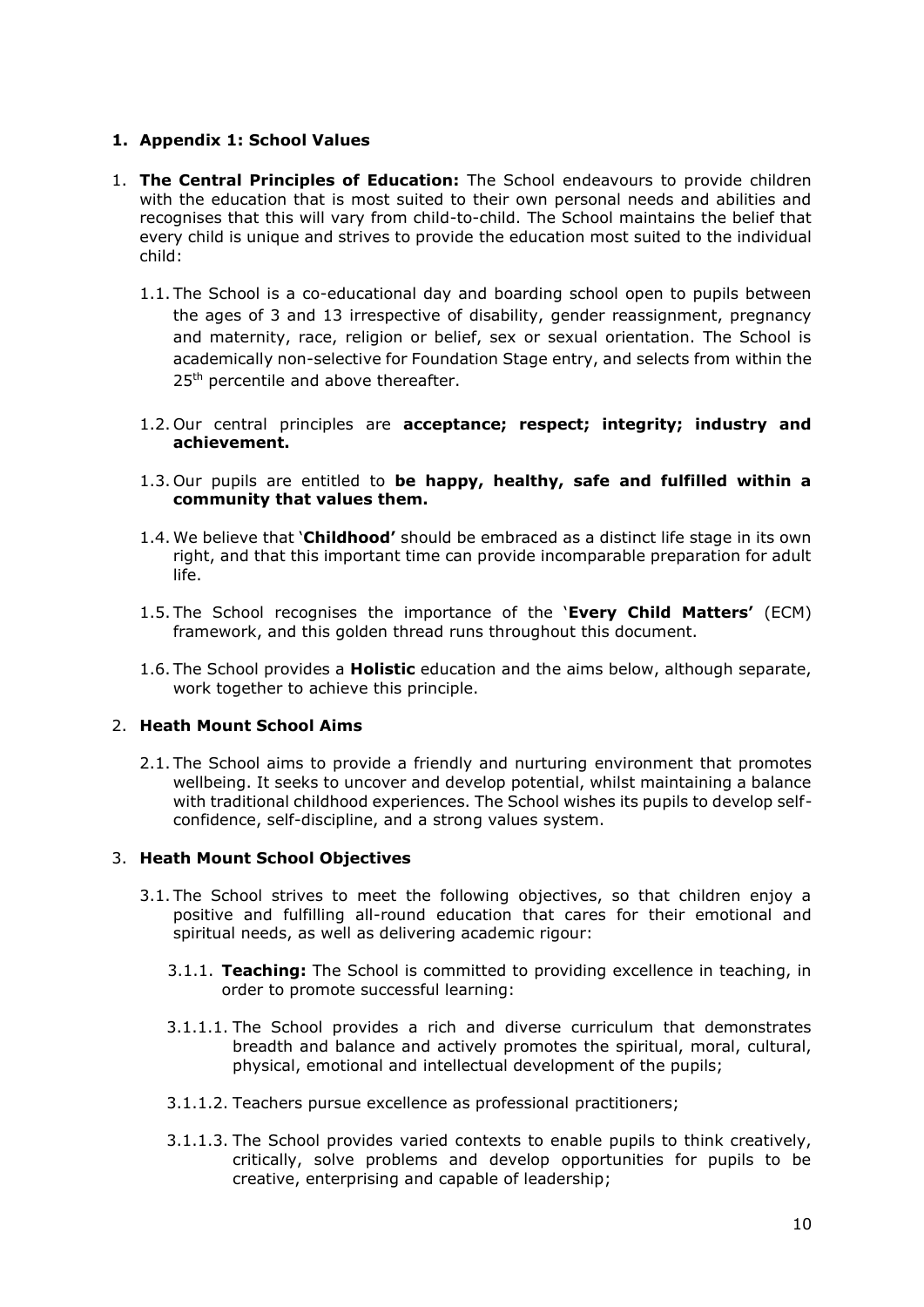- 3.1.1.4. Assess pupils' learning to inform future planning, using a variety of tools (see the Feedback Policy);
- 3.1.1.5. Teachers understand the importance of managing pupils' emotional states to facilitate effective learning;
- 3.1.1.6. Teachers understand the importance of modelling emotionally intelligent behaviour to pupils;
- 3.1.1.7. Teaching meets the needs of pupils of different abilities;
- 3.1.1.8. Teachers create a climate of praise;
- 3.1.1.9. Pupils are prepared for successful transition to senior schools.
- 3.1.2. **Learning**: The School believes that learning is a life-long process and aims to cultivate this attitude in all of its pupils. The School has embraced the 'Learning Power Approach', a method of teaching *learners* to become better equipped to take charge of their own learning, developed by Professor Guy Claxton. The approach aims to strengthen students *learning* muscles and develop their independence, resilience, perseverance and collaboration skills, whilst fostering a love of *learning*. The school's aims to:
- 3.1.2.1. Provide a positive attitude to and an enjoyment of learning throughout the School;
- 3.1.2.2. Empower pupils to feel optimistic and hopeful about the future;
- 3.1.2.3. Meet the needs of the individual by providing opportunities for learning that are appropriately resourced and differentiated;
- 3.1.2.4. Build upon pupil strengths and interests and develop each pupil's capacity to learn independently and collaboratively, understanding learning powers and employing these in all areas;
- 3.1.2.5. Help pupils to develop effective skills as independent learners;
- 3.1.2.6. Ensure that pupils understand that learning takes place in many different situations and by differing means.
- 3.1.3. **Pastoral Care**: Pastoral care is of the upmost importance to the School and all staff/ parents are encouraged to view pastoral care with a collective approach and as a whole-school duty (more information can be found in the School's Safeguarding and Child Protection Policy): The School aims to:
- 3.1.3.1. Demonstrate and promote a strong sense of community where pupils develop positive values, attitudes and behaviour, alongside the development of confidence, self-esteem, self-reliance and independence;
- 3.1.3.2. Promote pupils' self-esteem and emotional well-being, helping them to form and maintain worthwhile relationships, respecting themselves and others;
- 3.1.3.3. Prepare pupils for life at their senior schools by developing their sense of responsibility, enabling them to make informed decisions and to respond positively to challenge, risk and change;
- 3.1.3.4. Encourage pupils to develop successful relationships with peers and adults that prepare them for their next school and for life beyond;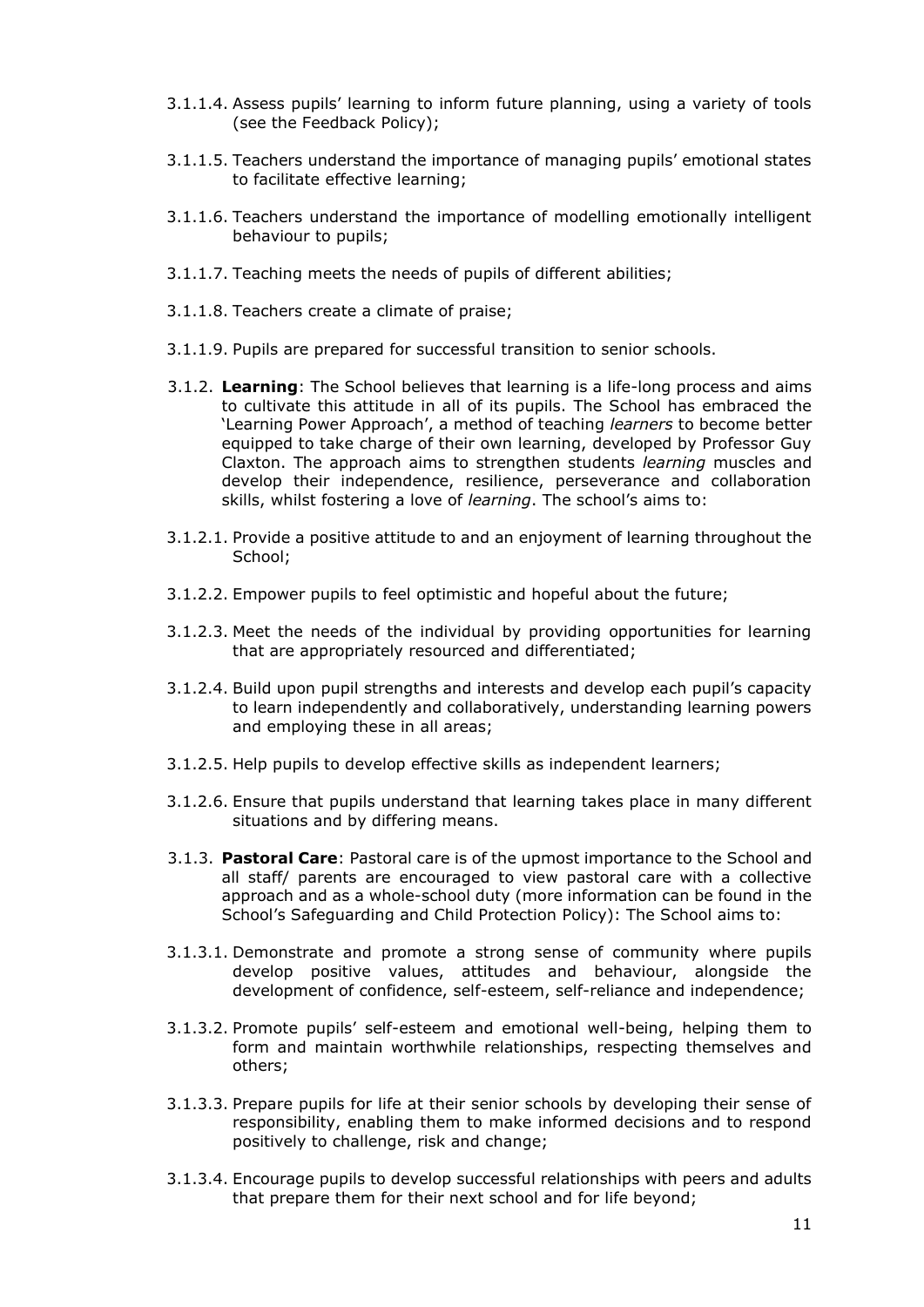- 3.1.3.5. Help pupils to acquire a sense of responsibility, self-discipline and independence, benefitting from the range of opportunities for leadership and the management of others;
- 3.1.3.6. Encourage pupils to develop 'emotional intelligence', reading and managing their own emotional state and that of others.
- 3.1.4. **Pupils' Spiritual, Moral, Social and Cultural Education**: The School believes that education is about far more than academic progress and fully supports the idea of developing the 'whole-child'. As such, the School:
- 3.1.4.1. Promotes each pupil's sense of identity, through their understanding of their cultural heritage and the global dimensions of their lives;
- 3.1.4.2. Encourages participation in a variety of physical activities and experience a sense of well-being and confidence that arises from good health and fitness;
- 3.1.4.3. Maintains a comprehensive Personal, Social, Health and Citizenship programme that helps them to lead happy and fulfilling lives and also fulfils our obligations as educators under *KCSIE*, September 2021 and *Prevent,* 2015 (see the school's *Child Protection and Safeguarding Policy*);
- 3.1.4.4. Helps pupils to develop a moral, spiritual and aesthetic awareness that makes them receptive to the world around them, bringing with it a sense of wonder and openness to the most important ideas in our own and others' cultures;
- 3.1.4.5. Maintains an awareness of the school's Christian values;
- 3.1.4.6. Encourages an environment of mutual respect between parents and pupils.
- 3.1.5. **Pupils' Wider Development**: A child's time at school should provide not only classroom-based lessons, but also a range of activities that stretch their personal, social, physical and cultural development. As such, the School endeavours to:
	- 3.1.5.1. Provide a broad and varied curriculum;
	- 3.1.5.2. Provide a varied range of activities to enhance the curriculum;
	- 3.1.5.3. Encourage pupils to be adventurous and to participate in a range of activities, including outdoor activities, appreciating the rewards of teamwork;
	- 3.1.5.4. Give pupils the opportunity for personal achievement and fulfilment in a way befitting their own aspirations, and to promote personal enjoyment, both inside and outside of the classroom;
	- 3.1.5.5. Encourage our pupils to understand that they are global citizens, belonging to a wider national and international community;
	- 3.1.5.6. Encourage our pupils to understand the importance of making a positive contribution to their community and appreciate the personal fulfilment that this contribution brings;
	- 3.1.5.7. Provide equal opportunities for all, regardless of gender, race, disability, religion or belief.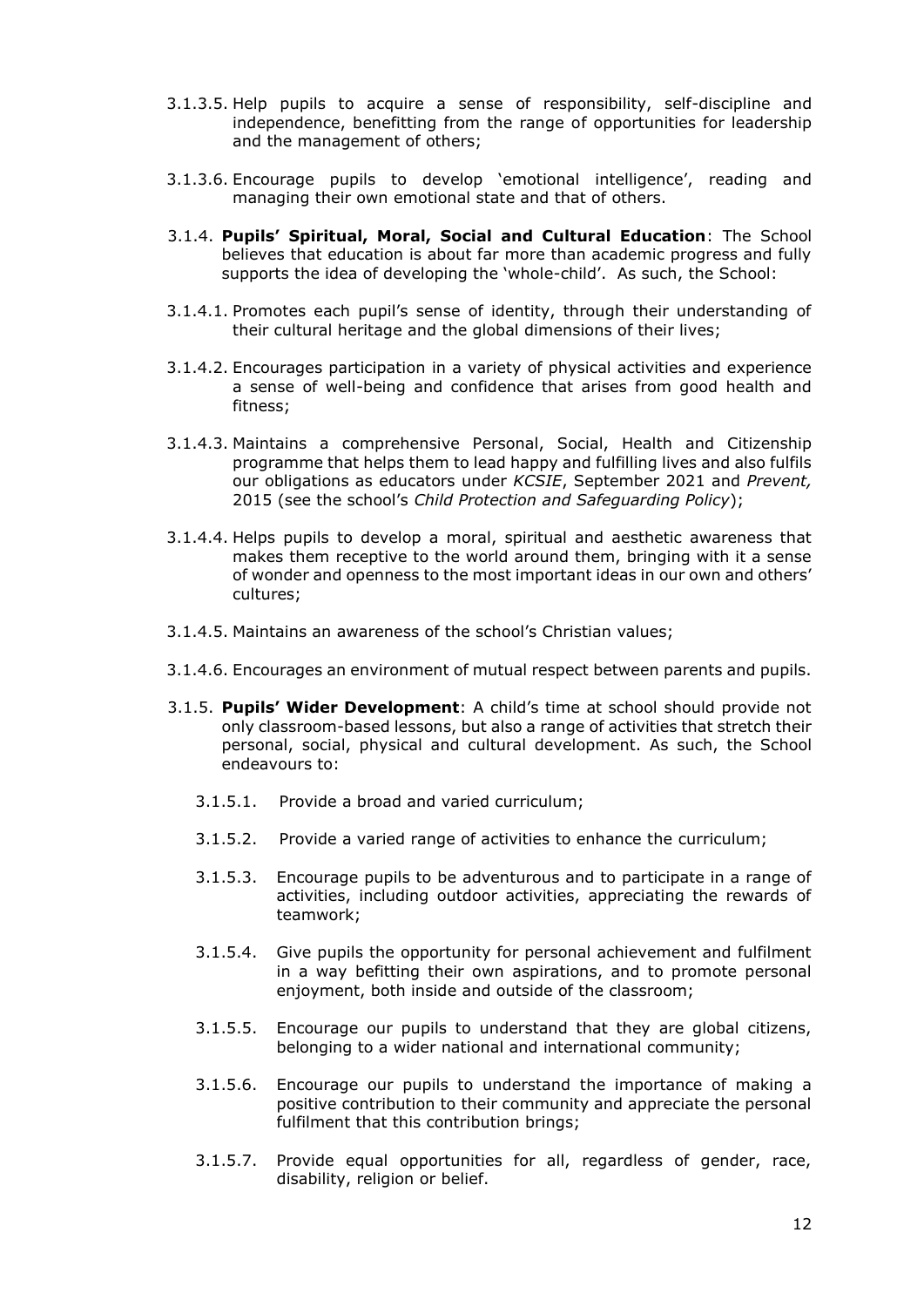- 3.1.6. **Managing Staff and Relationships with Parents**: The School recognises that, in order to maximise children's potential at school and create a positive and healthy work environment for staff, there must be communication and a relationship of trust between; staff members, parents and staff and pupils and staff, as such:
	- 3.1.6.1. The school recognises the crucial importance of its staff in pursuing these aims and undertakes to provide them with appropriate support such as continuing professional development through the appraisals system;
	- 3.1.6.2. encourages and supports appropriate staff involvement in decision making and initiatives;
	- 3.1.6.3. The effective 'Virtuous Triangle' between teachers, parents and pupils is maintained, as it is central to an effective partnership and communication between home and school.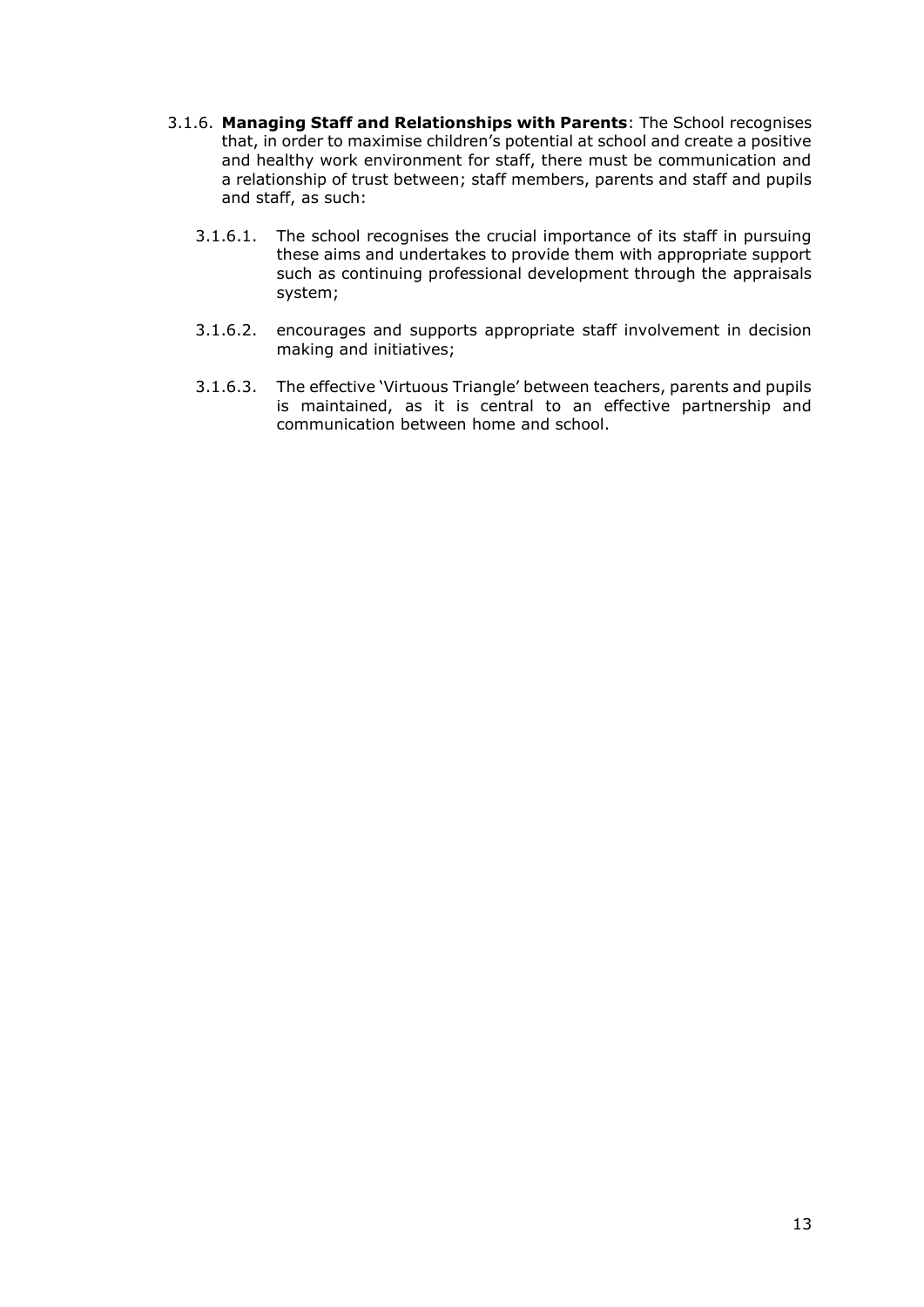# **Appendix 2 - Agree to abide by these values**

| <b>Value</b>       | <b>Behaviour</b>                                                                                                                                                                                                                                                                                                                                                           |
|--------------------|----------------------------------------------------------------------------------------------------------------------------------------------------------------------------------------------------------------------------------------------------------------------------------------------------------------------------------------------------------------------------|
| <b>Integrity</b>   | Always be <b>honest</b><br>Wear your uniform smartly<br>Take pride in your school<br>$\bullet$<br>Be loyal to friends<br>$\bullet$<br>Stand up for those who need support<br>Your conduct should be a credit to you, your family and your school                                                                                                                           |
| <b>Respect</b>     | Be polite to adults, fellow pupils and parents<br>Stand to one side to allow others to pass<br>$\bullet$<br><b>Respect</b> opponents in matches<br>$\bullet$<br>Treat the school buildings with care<br>$\bullet$<br>Look after our possessions<br>$\bullet$<br><b>Respect</b> others, use language and behaviour that is supportive, not<br>offensive or designed to hurt |
| <b>Acceptance</b>  | <b>Understand mistakes are made</b><br><b>Encourage</b> others that are less able than you<br>$\bullet$<br><b>Enjoy</b> learning about the lives of others<br>$\bullet$<br><b>Understand</b> that it is okay for your friends to have different opinions<br>to you                                                                                                         |
| <b>Industry</b>    | Be on time for lessons<br>Bring the correct equipment to lessons<br>Settle to your work quickly<br>Ask for help when needed<br>Take <b>pride</b> in your books and work<br>Always strive to attain your highest standard                                                                                                                                                   |
| <b>Achievement</b> | Know your targets so that you can improve in each subject and<br>activity<br>Deliver on your teacher's expectations of you<br>Discuss your learning with teachers so that they can best support<br>you                                                                                                                                                                     |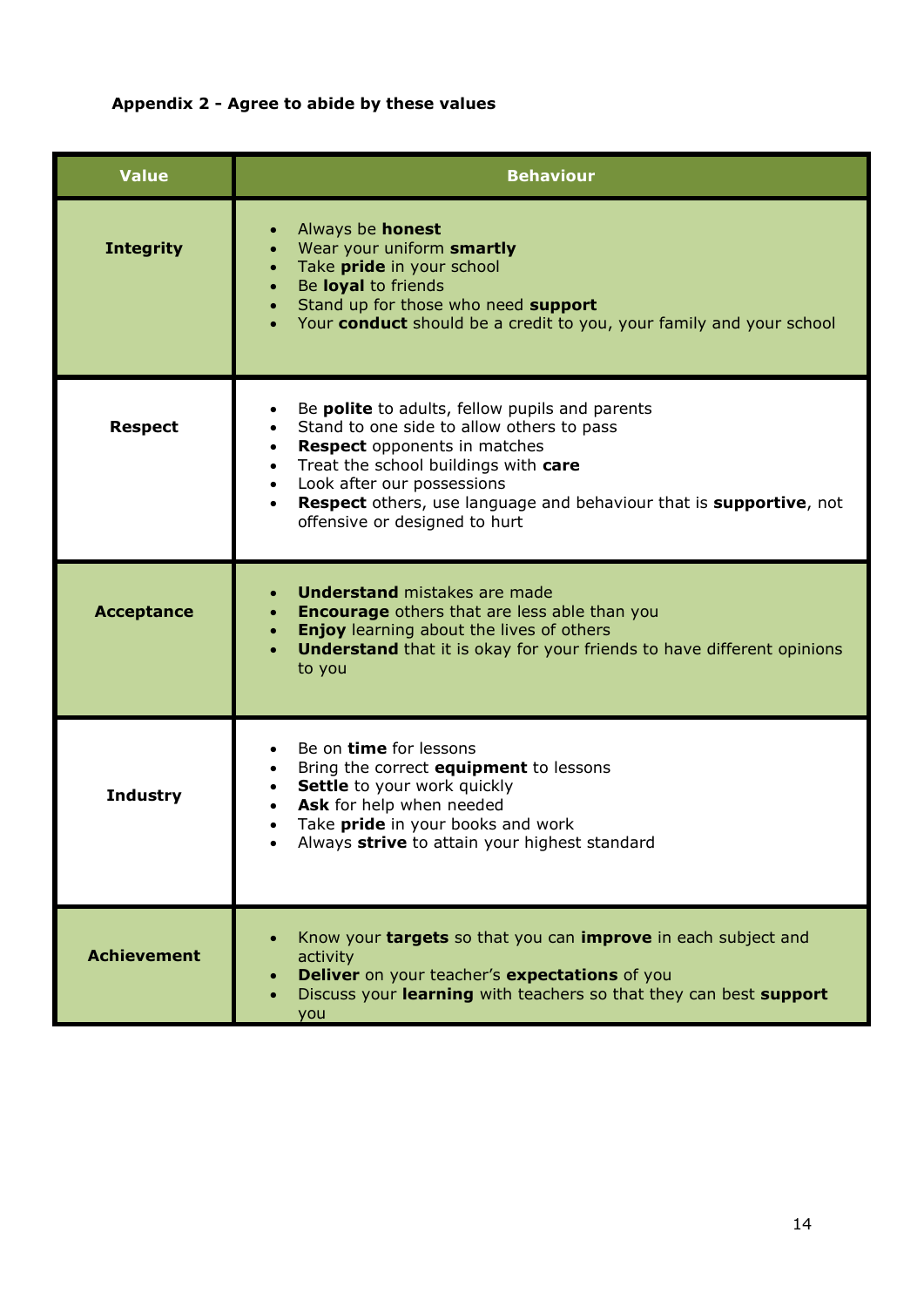# **Appendix 3: Rewards and sanctions**

# **1. Rewards**

- 1.1. The rewards system is central to creating the 'climate of praise' that we value so highly at Heath Mount School. This enables pupils to gain recognition for their unique skills and abilities and for their personal and social growth. We believe that affirmation is central to success at school and seek to affirm our belief and optimism in each individual within the community
- 1.2.**The Prep School:** Pluses: Pluses are awarded by any member of staff to reward:
	- 1.2.1.1. above average effort or attainment for that individual;
	- 1.2.1.2. contribution to the community;
	- 1.2.1.3. courtesy, good manners, kindness and consideration for others;
	- 1.2.1.4. To reinforce behaviour that is seen to set a good example.
- 1.3.Children in Years 3 and 4 also have the opportunity to gain a further 5 Pluses on a weekly basis, for maintaining the high expectations that the School asks of its pupils. Year 5 and above pupils have the opportunity to gain a further 10 plusses a week. We ask all pupils to complete prep on time and to a good standard, work hard in class, behave in a thoughtful and respectful manner and be on time for lessons, with the correct equipment.
- 1.4. We expect high standards of behaviour, effort and work from all of our pupils and feel that it is important to reward these. Children who do not adhere to our high expectations will receive a letter mark in their 'student planner'. The letter mark serves a dual purpose. Firstly, it allows a simple form of communication between staff member and parents. Secondly, it allows the Form Teacher to keep track of the pupil and tutor accordingly (e.g. if a child is constantly calling out in class or is consistently late for lessons without good reason, his/her Form Teacher needs to be aware of this, so that they can put in place suitable strategies to support and monitor the child).
- 1.5. The fewer letter marks that are written in a child's student planner, the more Plusses they will be awarded.
- 2. **Letter marks:** The following letter marks can be given out:
	- 2.1. **L** for lateness;
	- 2.2. **B** for inappropriate behaviour inside or outside the classroom;
	- 2.3. **D** for disruption to lessons;
	- 2.4.**E**  for equipment missing;
	- 2.5.**W** –for producing little or no work (this can include prep).

#### 3. **Merits**:

3.1. 5 Pluses are exchanged for 1 Merit.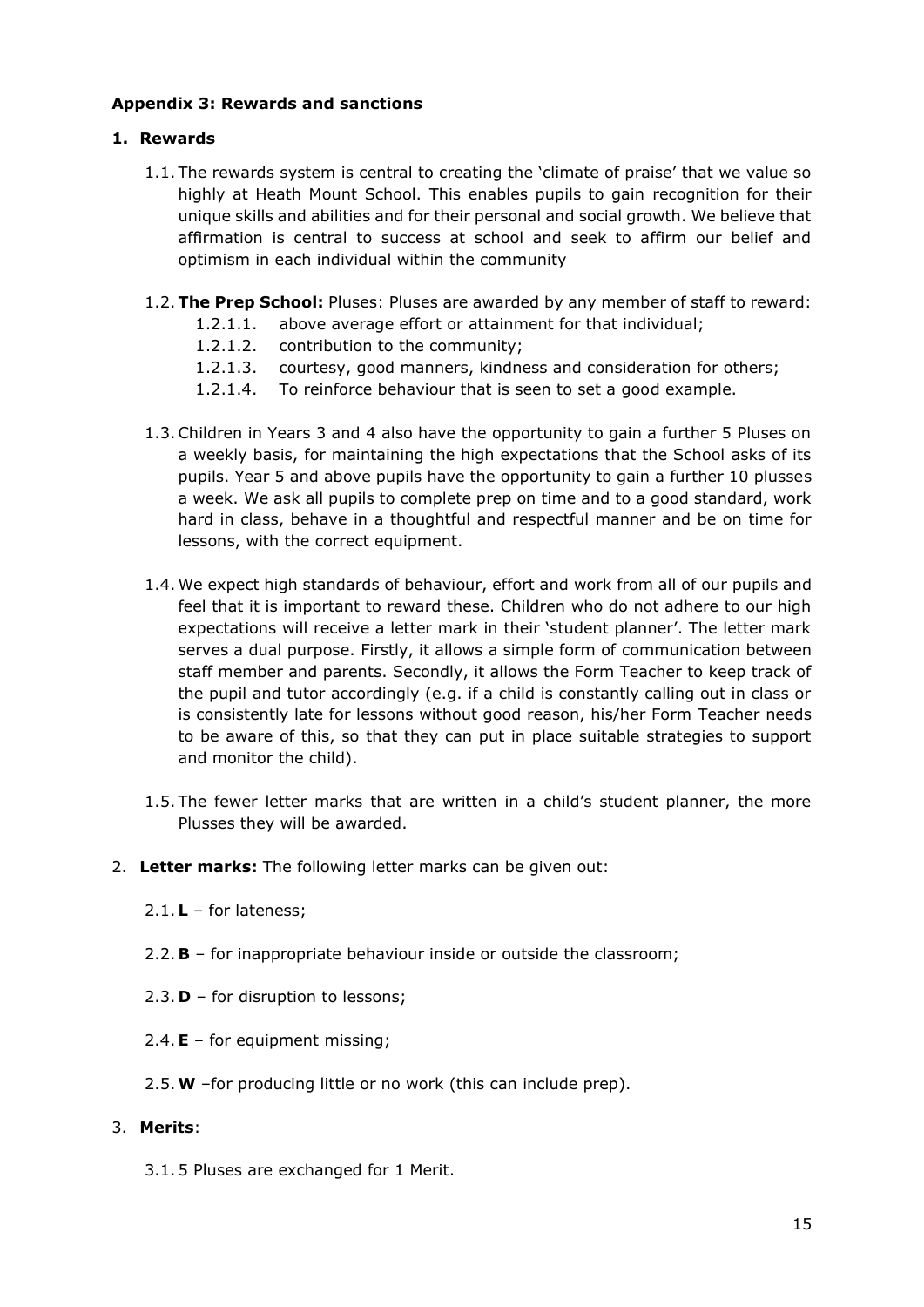- 3.2. Merits are recorded in the specially designed sections of pupils' 'Student Planners'. They are collated each week by Form Teachers and recorded by the Senior Deputy Head. Pupils' merits are also displayed on a notice board in the central downstairs corridor. House, Bronze, Silver, Gold and Platinum certificates are then given for 25, 50, 75, 100 and 125 merits respectively. These are recorded in the Student Planner and on the School's Management Information System.
- 3.3. The Head award certificates in School Assembly.
- 3.4. Merits are added together each week, so that House totals can be calculated, and the winning House named. There is a House cup awarded to the House that gains the most Merits each term. Recognition is also made of the pupil in each Year group who gains the most merits each term, with a cup presented to the pupil with the highest number of Merits in the School.

# **4. Headmaster's Commendations**

4.1. Headmaster's Commendations are awarded when a pupil's attainment, effort, or behaviour is, by their personal standards, outstanding.

The teacher will complete a certificate and hand it to the pupil. The pupil will then bring their work or certificate to the Headmaster, who will personally congratulate them and present them with the certificate in the Friday assembly. Pupils who achieve a Headmaster's Commendation are invited to a Friday morning tea with the Headmaster.

# **5. Other Rewards**

5.1.Class and subject teachers will, from time to time, want to incentivise pupils by offering their own rewards. This is acceptable, but must not detract from the Merit system (see the school's *Staff Code of Conduct* and the *Anti-Bribery* policies for more information). Verbal praise must not be overlooked as an important reward, particularly for older pupils.

# 6. **Prefects' Award Schemes**

- 6.1. Year 8 pupils have the opportunity to become Prefects. They must earn this right by setting a good example to others, responsibly and reliably undertaking duties and supporting the school's aims and objectives. All Prefects are expected to set a good example to the other children around them, to act as role models for younger children in the school and their peers. Prefects undertake mediation training, so that they will have the skills necessary to resolve minor disputes between other children.
- 6.2. Prefects will be selected both based on their leadership skills and the application that they submit to the Head of the Upper School. If children aspire to be prefects at the end of Year 7, they need to have demonstrated appropriate behaviour throughout the year, as well as some evidence of leadership qualities. The decision regarding their suitability for Prefect status will be made by the Head of the Upper School, in consultation with other teachers and the Senior Management Team. Pupils will need to have demonstrated that they have undertaken duties in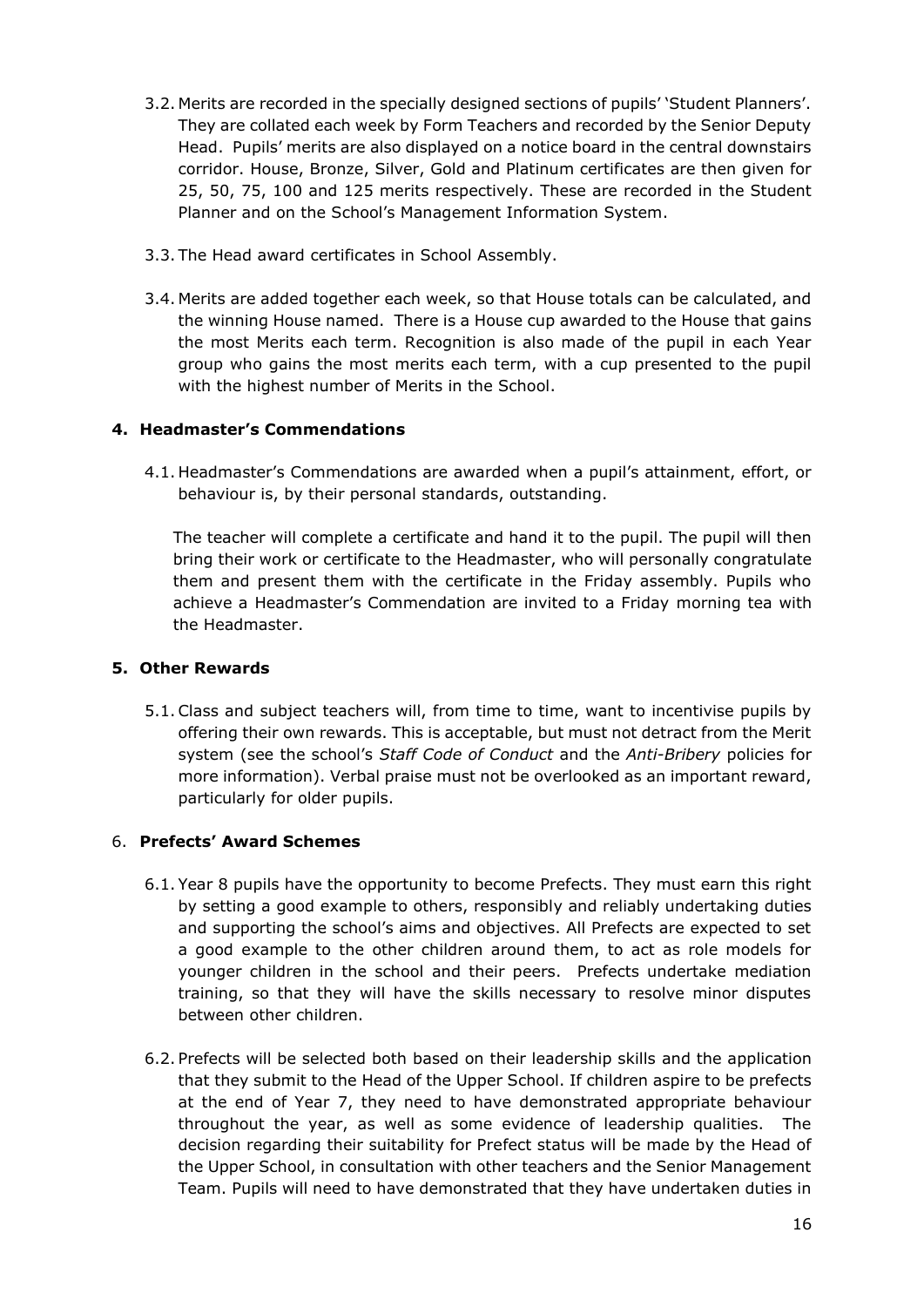Year 7 with a good level of commitment, common sense and leadership potential. Prefects need to prove that they are accountable for their actions and behaviour and that they are aware that with rights come responsibilities.

6.3. It is considered a privilege to be selected for the role of Prefect and the behaviour of children who hold Prefect status is expected to reflect this after their selection, even more so than prior to it.

# **7. The Pre-Prep School (including EYFS)**

- 7.1. Pre-Prep teachers aim to promote positive and considerate behaviour through a range of different strategies. We understand that many young children can be diverted from inappropriate behaviour by giving them focussed attention or simply turning their attention to something else. Through observation and assessment, teachers build a clear picture of the children in their class and they begin to develop a whole picture of individual needs and interests. This helps us to understand the best way to encourage appropriate behaviour in individual classrooms. We are consistent in our approach throughout the school.
- 7.2.Children discuss school rules (known as the 'Golden Rules') at the beginning of every term. These are then referred to regularly during the course of the week in order to reinforce 'good' behaviour. The Golden rules are:
	- 7.2.1. Do be gentle. Do not hurt anybody;
	- 7.2.2. Do be kind and helpful. Do not hurt people's feelings;
	- 7.2.3. Do work hard. Do not waste your or other people's time;
	- 7.2.4. Do look after property. Do not waste or damage things;
	- 7.2.5. Do be honest. Do not cover up the truth.
- 7.3. Pre-Prep staff reward good behaviour, as they believe that this will help to develop an ethos of kindness and co-operation. Praise and reward are the main strategies for promoting good behaviour. Staff also use sanctions as a consequence of inappropriate behaviour that may occur in the classroom or in the playground. An outline of the rewards given in the Pre-Prep is as follows:
	- 7.3.1. **Verbal Praise**: positive comments offered throughout the day to all children.
	- 7.3.2. **Award Stickers**: class Teachers award stickers for adherence to the Golden Rules and for improved and excellent work.
	- 7.3.3. **Record of Achievement**: each week, the Class Teacher recommends pupils (Reception to Year 2) who have been particularly helpful or produced an excellent piece of work to receive a certificate from the Headmaster in assembly.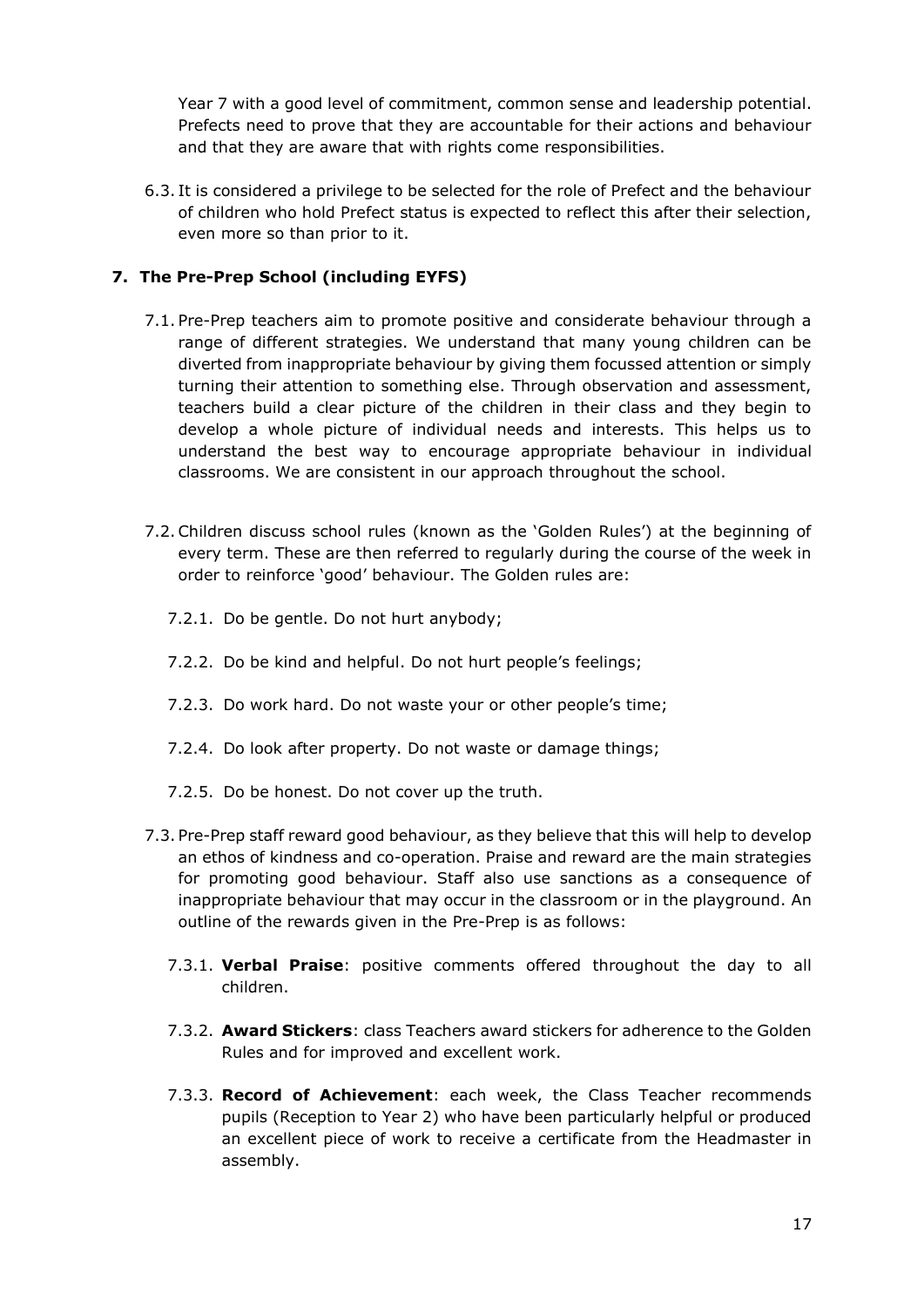- 7.3.4. **Headmaster's Commendations**: For outstanding work or behaviour, a Headmaster's Commendation may be awarded. Children are invited to a Headmaster's Tea as a reward and in recognition of their achievement. All children in Pre-prep are recognised with this award at least once an academic year.
- 7.4. There are children ranging from 3 to 7 years old in the Pre-Prep. It is where staff help children to lay the foundations for good behaviour throughout the school.

#### 8. **Sanctions**

- 8.1. In addition to the particular sanctions set out here the Head may prescribe and authorise the use of such other sanctions as comply with good education practice and promote good behaviour and compliance with the School behaviour and discipline systems.
- 8.2. It is important that poor behaviour be seen in the context of an individual's personal circumstances and that no socially unjust group punishments are used. Sanctions include; break time detention, loss of Golden Time, Head of Year tutorial, Deputy Head detention, Headmaster's detention, Community Service, school suspension and internal or external exclusion.
- 8.3. Punishments will usually be accompanied by support:
	- 8.3.1. Interaction with Form Teacher or Tutor (Why did the incident/ behaviour happen? How can we prevent it from happening again?);
	- 8.3.2. Restorative Circle (Who was affected by the behaviour? What can be done to make the situation right?);
	- 8.3.3. Conflict resolution (involving mediation);
	- 8.3.4. Heads of Year (Tutorial, Behavioural Report card);
	- 8.3.5. Deputy Head (mentoring, counselling, mediation, involving parents);
	- 8.3.6. School Counsellor;
	- 8.3.7. Head (any of the above, referral to outside agencies).
- 8.4.All consequences, together with details of the circumstances, should be entered onto the School Management Information System, in the Incident Log, and emailed to relevant staff.
- 8.5. Punishments requiring the detention of a pupil after school must be communicated to parents 24 hours before implementation.
- 8.6. It is not considered appropriate for punishments to be deferred until after a holiday period and every attempt should be made to resolve issues before a holiday begins. In doing so, pupils' safety, well-being and emotional development are carefully balanced with the needs of the community.
- 8.7. For pupils who are frequent offenders, careful consideration should be given to the underlying cause of their behaviour. A self-fulfilling prophecy should be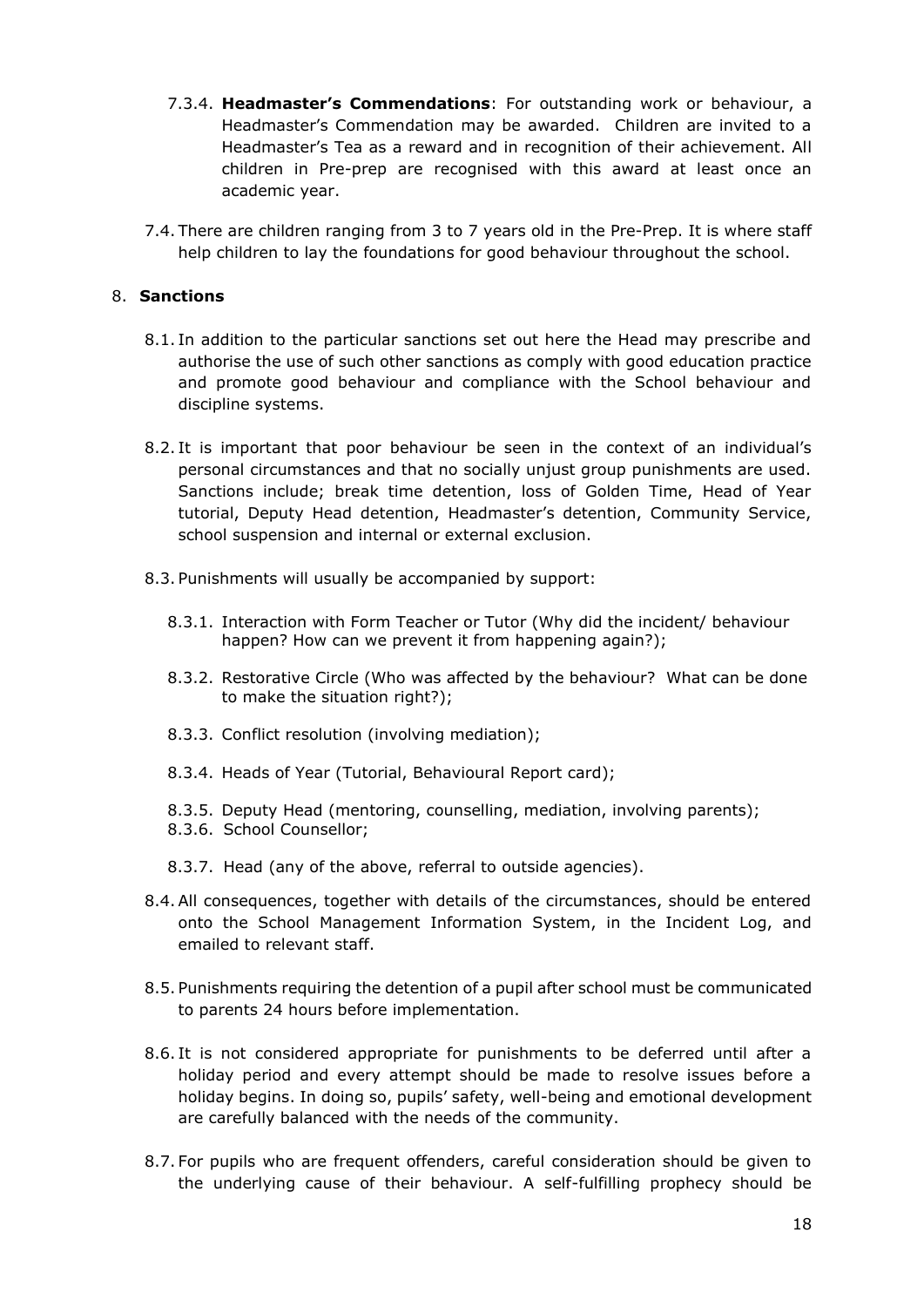avoided and pupils should not be allowed to slide into a permanent negative behavioural pattern.

8.8. Equally, it is also important that no individual is perceived by his/her peers to receive 'special treatment' and that ongoing behavioural issues do not negatively affect other children's' learning and development. Where such a situation appears to be developing, it is likely that contact will be made with outside agencies and an internal suspension or school exclusion may become the only viable option in order for the school to fulfil its safeguarding and educational obligations to the wider body of pupils.

#### **9. The Pre-Prep School (including EYFS)**

- 9.1. Excellent classroom management is seen as the key to good discipline with younger pupils. Teachers are expected to socialise pupils into acceptable behaviour, by having clear expectations and boundaries, and by modelling appropriate behaviour.
- 9.2.Such boundaries should be consistent, and in maintaining these boundaries, staff will be cognizant of the school's underlying principles on behaviour and the climate of praise.
- 9.3. Punishment of young children (seen as different from correction) can be counterproductive in the long run. Children must not develop a belief that they are naughty children!
- 9.4. In circumstances where teachers are unable to progress a situation through usual class-management strategies, a pupil may:
	- 9.4.1. Be given a verbal admonition: this is given as an immediate response to inappropriate behaviour;
	- 9.4.2. Be Moved away from a group: a child may be moved away from children to lessen the distractions;
	- 9.4.3. Be given warnings: children are reminded that their inappropriate behaviour may result in a timeout;
	- 9.4.4. Receive a Timeout: a child may miss a set amount of time from their playtime or golden time.
- 9.5. If inappropriate behaviour continues, children will be sent to speak to the Head of Pre-Prep or the EYFS Lead. If the behaviour persists, parents will be informed and meet with child's teachers to establish a behaviour programme to help the children conform to the school's behavioural expectations. We want to help children take responsibility for their behavior, repair any harm and restore good relationships.
- 9.6. Pre-Prep Assembly themes are planned to encourage good behaviour, respect, friendship and manners. We talk to children in regular circle times about feelings and about how to treat others. If an incident occurs which results in children being hurt, all parties are given time to reflect and talk about how they feel and what they could do to ensure it does not happen again.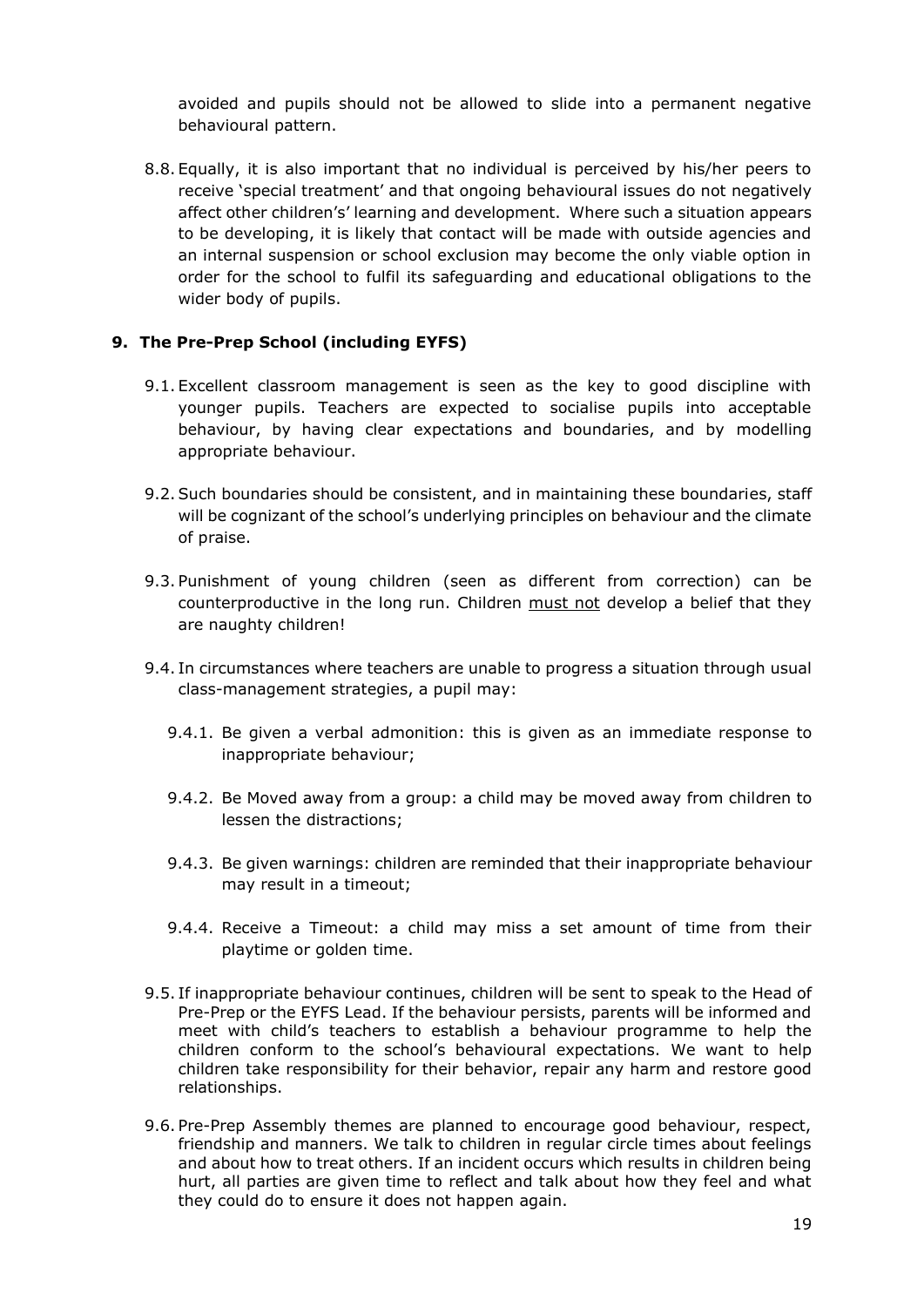- 9.7.All incidents involving children hurting others are recorded on the School's Management Information System. This allows the School to keep a log of incidents that have occurred over time and track patterns of behaviour.
- 9.8. Using reading or additional work as a punishment for bad behaviour should be avoided, so as not to create a dislike of learning or feeling that learning is a punishment as the child develops. The principle is to find something that really matters to the child and to use this as a vehicle for leverage.
- 9.9. The Head of Pre-Prep has responsibility for discipline and is the point of referral should teachers find a situation difficult to manage. Incidents should be recorded on the School's Management Information System and any sanction detailed in the text of actions take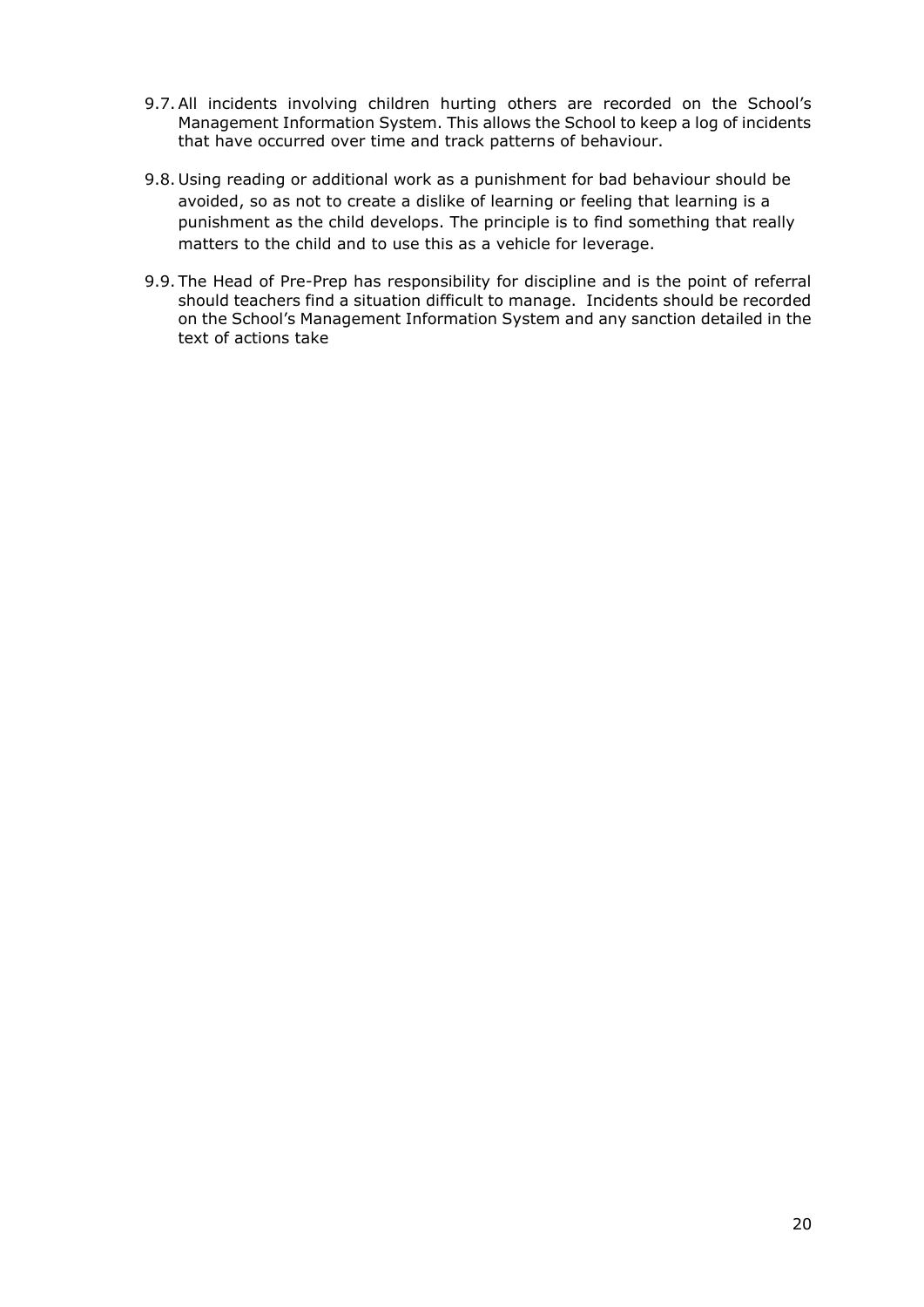#### **Appendix 4: Investigations**

- 1 An investigation will be carried out where:
	- 1.1 There is an allegation, complaint or rumour about a serious breach or breaches of School rules or discipline or;
	- 1.2 There is a case in which the Head considers that a pupil is unwilling or unable to benefit sufficiently from the educational opportunities and / or the community life offered by the School or;
	- 1.3 Parents have treated the School, members of its staff or any member of the School community unreasonably will be investigated.
- 2 The Head will be informed and will appoint the Deputy Head (Pastoral) to carry out an investigation.
- 3 Parents will be informed as soon as reasonably practicable after it becomes clear that the pupil may face formal disciplinary action, unless the School is prevented from doing so by the police, if they are involved.
- 4 An investigation and any subsequent meeting will be conducted fairly and in a way which is appropriate to a school, without formal legal procedures.
- 5 A pupil may be suspended from the School while a complaint is being investigated or while an investigation is suspended (see paragraph [8](#page-20-0) below). Should a suspension continue for a period of more than five School days, the School will take reasonable steps to put in place arrangements to ensure the continuing education of the pupil. Parents should note that there might be a delay in providing work whilst teaching staff are given the opportunity to determine what work should be set. Alternatively, the pupil may be placed under a segregated regime on School premises.
- 6 A pupil's space or belongings may be searched during the course of the investigation. See Appendix 7 of this policy for the School's policy on searching and confiscation.
- 7 If the pupil is interviewed formally about an allegation, complaint or rumour, arrangements will be made for him / her to be accompanied by a member of staff of his / her choice and /or by a parent (if available at the relevant time). The interviewing member of staff will record a minute of the interview in writing. The pupil may be asked to confirm any statement made or minute taken to be true and accurate.
- <span id="page-20-0"></span>8 It may be necessary to suspend an investigation, for example, where external agencies such as the police or social services are involved and have advised that this is necessary. A decision to suspend an investigation will take into account advice from appropriate external agencies and will be subject to periodic review. If considered necessary, the School may arrange for legal representation for the pupil to be funded entirely at the parents' expense.
- 9 The outcome of the investigation will be reported to the Head. If the findings of the investigation support the allegation, complaint or rumour, a disciplinary meeting will be held in accordance with the procedures in the Expulsion, Removal and Review Policy.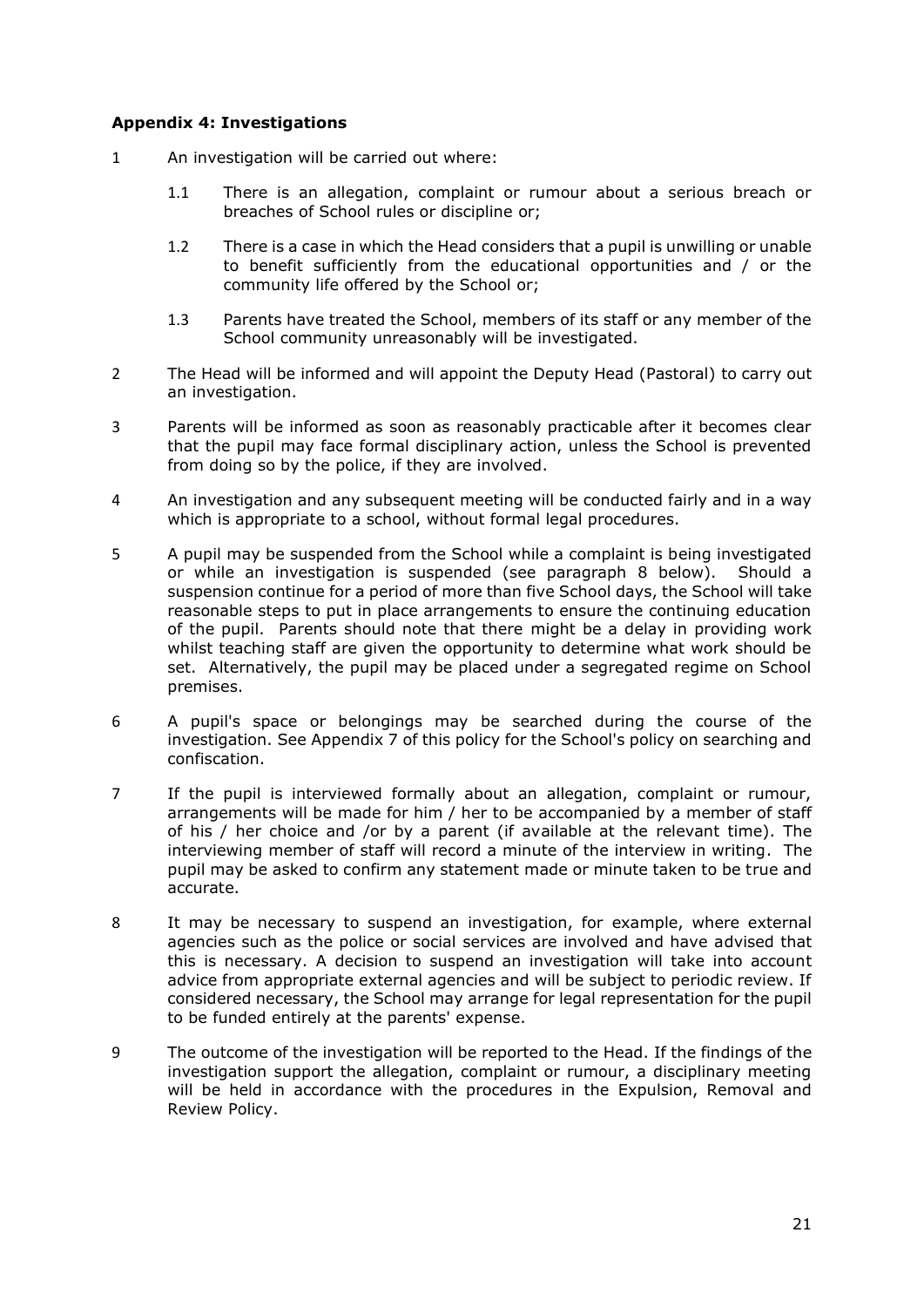#### **Appendix 5: Use of reasonable force**

- 1 Reasonable force may be used to prevent a pupil from doing or continuing to do any of the following:
	- 1.1 committing a criminal offence;
	- 1.2 injuring themselves or others;
	- 1.3 causing damage to property, including their own;
	- 1.4 Engaging in any behaviour prejudicial to good order and discipline at the School or among any of its pupils, whether that behaviour occurs in a classroom or elsewhere.
- 2 In these circumstances, force will be used for two main purposes: to control pupils or to restrain them. Reasonable force may be used, for example, to restrain a pupil at risk of harming themselves or another individual or to prevent a pupil leaving a classroom where allowing her to do so would risk her safety or lead to behaviour that disrupts the behaviour of others.
- 3 In addition, reasonable force may be used to conduct a search for certain "prohibited items" (see Appendix 7 below).
- 4 In deciding whether reasonable force is required, the needs of individual pupils will be considered and reasonable adjustments will be made for pupils with special educational needs or disabilities.
- 5 Where reasonable force is used by a member of staff, the Head must be informed of the incident and it must be logged on the School's Management Information System, with a written report provided as soon as possible. The pupil's parents will be informed about serious incidents involving the use of force. In the EYFS setting, the pupil's parents will be informed about any use of force on the day of the incident or as soon as reasonably practicable.
- 6 Further guidance is available to staff in the Staff Code of Conduct.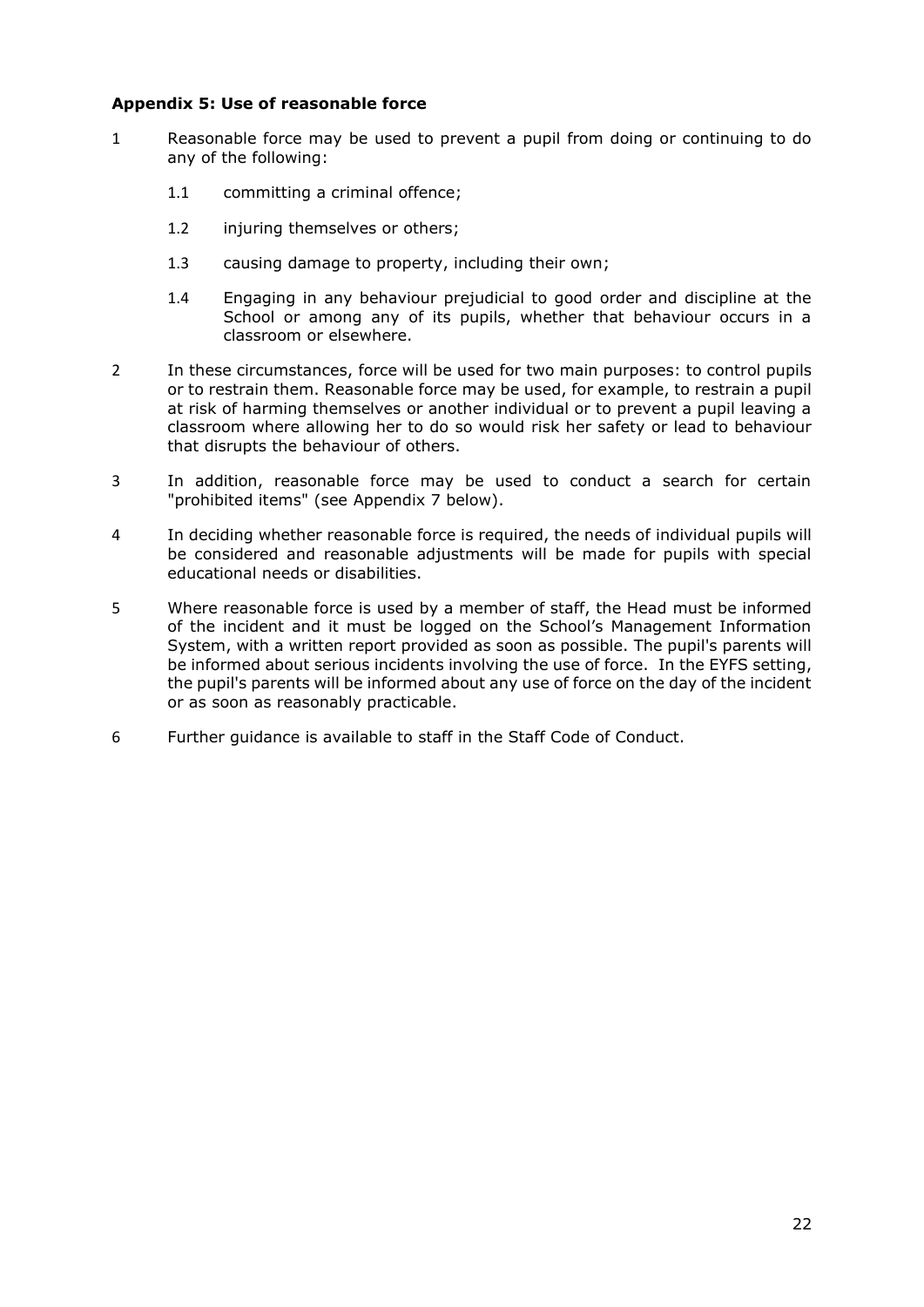#### **Appendix 6: Physical contact in other circumstances**

- **1. When physical contact may be appropriate:** Physical contact with a pupil may be necessary and beneficial in order to demonstrate a required action, or a correct technique in, for example, singing and other music lessons or during PE, sports and games.
- 2. **Guidance on using physical contact**: you should observe the following guidelines (where applicable):
	- 2.1. explain the intended action to the pupil;
	- 2.2. do not proceed with the action if the pupil appears to be apprehensive or reluctant, or if you have other concerns about the pupil's (or other pupil's in the vicinity) likely reaction;
	- 2.3. Ensure that the door is open and if you are in any doubt, ask a colleague or another pupil to be present during the demonstration.
- **3. Report concerns:** if you are at all concerned about any instance of physical contact, inform a senior colleague immediately, and make a written record.
- **4. Offering comfort to distressed pupils:** touching may also be appropriate where a pupil is in distress and needs comforting. You should use your own professional judgement when you feel a pupil needs this kind of support and should be aware of any special circumstances relating to the pupil. For example, a child who has been abused may find physical contact particularly difficult. You should always notify a senior colleague when comfort has been offered and should seek guidance if unsure whether it would be appropriate in a particular case.
- **5. Administering first aid:** when administering first aid you should explain to the child what is happening and ensure that another adult is present or is aware of the action being taken. The treatment must meet the school's Health and Safety at Work Rules and Intimate Care guidelines, and parents should be informed (see *Health and Safety* and *Intimate Care* policies).
- **6. Regular physical contact:** generally, regular physical contact can only be justified where it is part of an agreed plan such as a school policy, or because of a Special Educational Need. Details of such will be available to staff on the Staff Drive and updated regularly by the Learning Support Department. Email guidance from the Learning Support Department to colleagues, regarding a particular child, may also be periodically distributed.
- **7. Pupils' entitlement to privacy:** children are entitled to privacy when changing or showering. However, there still must be an appropriate level of supervision to ensure safety. You should:
	- 7.1. avoid physical contact or intrusive behaviour when children are undressed;
	- 7.2. announce yourself when entering changing rooms and avoid remaining unless required;
	- 7.3. In addition, male members of staff should not enter female shower / changing rooms and female staff should not enter male changing rooms from Year 5 upwards.

(For further information, see the school's *Safeguarding and Child Protection Policy* and *Staff Code of Conduct*.)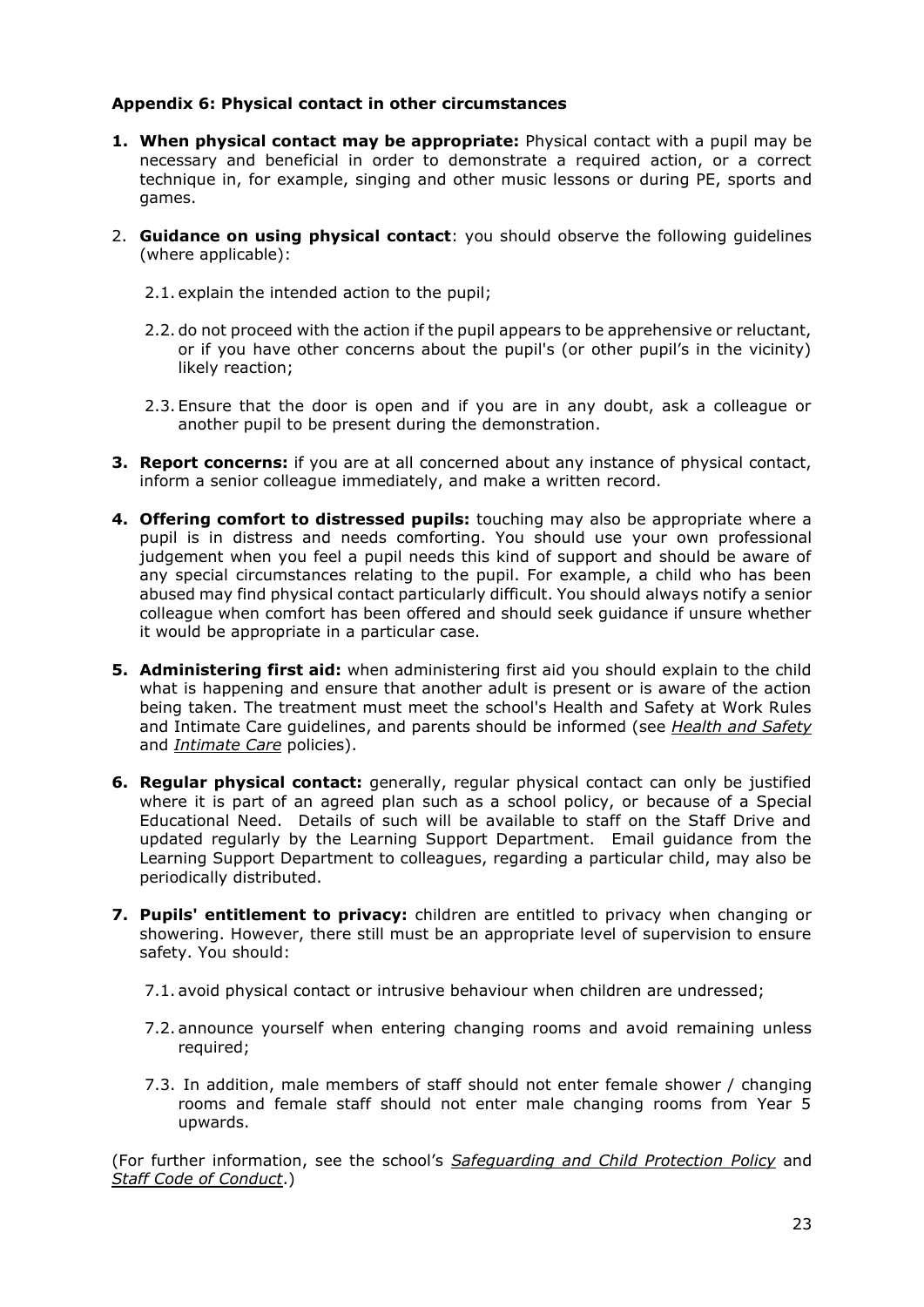# **Appendix 7: Searching and confiscation**

1. All schools have a general power to impose reasonable and proportionate disciplinary measures (Education and Inspections Act 2006). This enables a member of staff to confiscate, retain or dispose of a pupil's property as a disciplinary penalty where it is reasonable to do so. The School's policy on searching and confiscation has regard to guidance published by the DfE, *Searching, Screening and Confiscation* (January 2018).

# <span id="page-23-0"></span>2. **Prohibited items**

- 2.1. The following are "prohibited items" under Section 550ZA (3) of the Education Act 1996 and Regulation 3 of the Schools (Specification and Disposal of Articles) Regulations 2012:
- 2.1.1. knives or weapons, alcohol, illegal drugs and stolen items;
- 2.1.2. tobacco and cigarette papers, fireworks and pornographic images;
- 2.2. any article that a member of staff reasonably suspects has been, or is likely to be used: to commit an offence; or
- 2.3.to cause personal injury to, or damage to the property of, any person (including the pupil); and
- 2.4.Any item banned by the School Rules that are identified as being items which may be searched for.
- 2.5. The School has banned items that are reasonably believed to be likely to cause harm or disruption. Pupils must not have these items in their possession on School premises or at any time when they are in the lawful charge and control of the School (for example on an educational visit).

# 3. **Searching with consent**

- 3.1.Before any search is undertaken, the pupil will usually be asked to consent. In seeking consent, the age and maturity of the pupil will be taken into account together with any special needs the pupil may have. Written consent will not usually be required.
- 3.2. The consent of the pupil must be obtained for searches for items that are not "prohibited items" as listed in section [2](#page-23-0) above. The consent of the pupil must be sought even if she is not at the School at the time. If a member of staff suspects that a pupil has an item that is banned by the School, they can instruct the pupil to turn out her pockets or bag.
- 3.3. If the pupil refuses to provide consent, disciplinary action may be taken in accordance with the School's Behaviour and Discipline Policy.

#### 4. **Searching for prohibited items**

- 4.1. Where the Head or a member of staff authorised by the Head, has reasonable grounds to suspect that a pupil may have a prohibited item, consent is not required and the search will be carried out, using reasonable force if necessary
- 4.2.Searches will be carried out only on School premises or, if elsewhere, where the member of staff has lawful control or charge of the pupil, for example on an educational visit or in training settings.
- 4.3. If it is believed that a pupil has a prohibited item, it may be appropriate for a member of staff to carry out: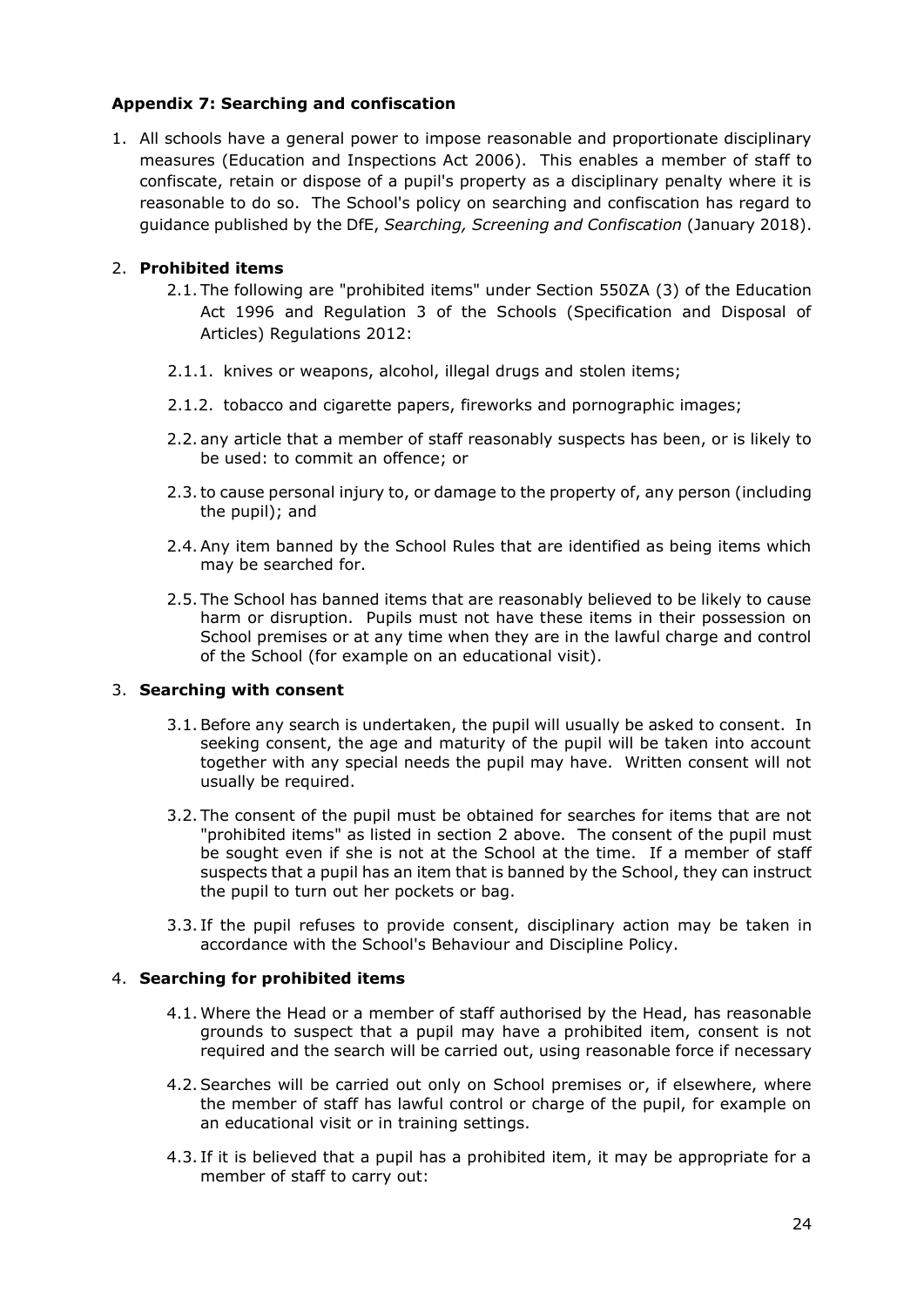- 4.3.1. a search of outer clothing; and / or
- 4.3.2. a search of School property (e.g. pupils' lockers or desks, or dormitories); and / or;
- 4.3.3. A search of personal property (e.g. bag or pencil case).
- 4.4.Searches will be conducted in such a manner as to minimise embarrassment or distress. Any search of a pupil or their possessions will be carried out in the presence of the pupil and another member of staff. Where a pupil is searched, the searcher and the second member of staff present will be the same gender as the pupil.
- 4.5. Where it is reasonably believed that serious harm may be caused if the search is not carried out immediately and it is not practicable to summon another member of staff, a member of staff may carry out a search of a pupil of the opposite sex and / or in the absence of a witness.
- 4.6.School staff may wish to consider utilising CCTV footage to assist in reaching a decision as to whether to conduct a search for an item.
- 4.7. Where the Head, or staff authorised by the Head, find anything which they have reasonable grounds for suspecting is a prohibited item, they may seize, retain and dispose of that item in accordance with this policy.

# 5. **Confiscation**

- 5.1. Under the School's general power to discipline, a member of staff may confiscate, retain or dispose of a pupil's property as a disciplinary penalty where it is reasonable to do so.
- 5.2.Confiscation of an item may take place following a lawful search, as set out above, or however the item is found if the member of staff considers it harmful or detrimental to School discipline. Where an item is reasonably suspected to be an offensive weapon, it must be passed to police.

#### 6. **Searching electronic devices**

- 6.1.An electronic device such as a mobile phone or a tablet computer may be confiscated in appropriate circumstances in accordance with this policy. If there is good reason to suspect that the device has been, or could be used to cause harm, to disrupt teaching or break School Rules, any data or files on the device may be searched and, where appropriate, data or files may be erased before the device is returned to its owner. Any search of an electronic device should be conducted in the presence of a member of the IT staff.
- 6.2.Any data or files will only be erased, if there is good reason to suspect that the data or files have been, or could be used to cause harm, to disrupt teaching or break School Rules.
- 6.3. If inappropriate material is found on an electronic device, the member of staff may delete the material, retain it as evidence of a breach of School discipline or criminal offence or hand it over to the police if the material is of such seriousness that police involvement is required.
- 6.4.All staff are aware that behaviours linked to sexting put a child in danger. Further information and guidance on sexting is available in the School's Child Protection and Safeguarding Policy and the Safe and Acceptable Use of IT Policy. Guidance should be sought from the DSL or one of the DDSLs.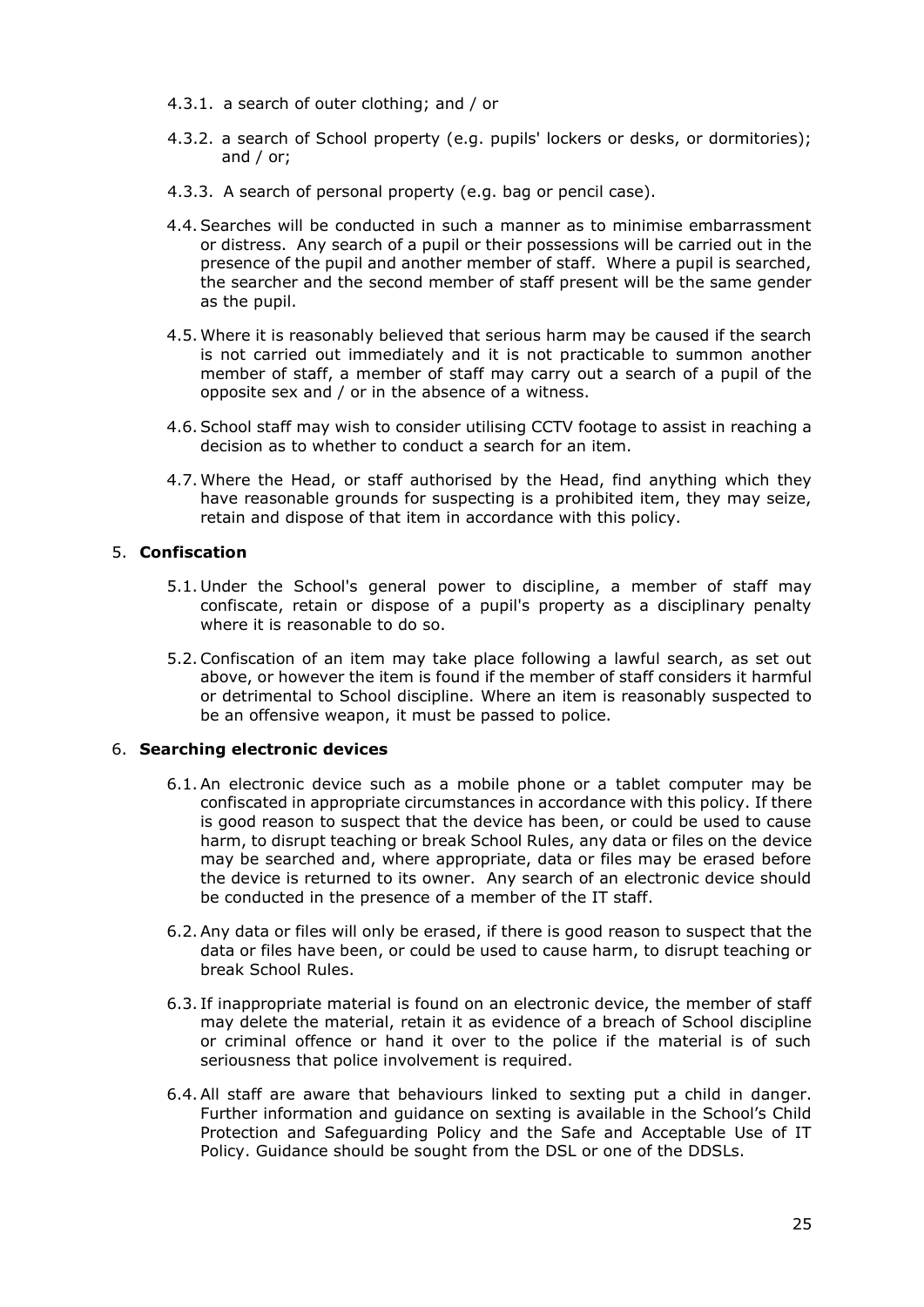#### 7. **Disposal of confiscated items**

- 7.1. **Alcohol**: alcohol, which has been confiscated, will be destroyed.
- 7.2. **Controlled drugs**: controlled drugs will usually be delivered to the police as soon as possible. In exceptional circumstances and at the discretion of the Head or authorised member of staff, the drugs may be destroyed without the involvement of the police if there is good reason to do so. All relevant circumstances will be taken into account and staff will use professional judgement to determine whether the items can be safely disposed of. They will not be returned to the pupil.
- 7.3. **Other substances**: substances which are not believed to be illegal drugs but which are harmful or detrimental to good order and discipline (for example "legal highs") may be confiscated and destroyed. Where it is not clear whether or not the substance seized is an illegal drug, it will be treated as though it is illegal and disposed of as above.
- 7.4. **Stolen items**: stolen items will usually be delivered to the police as soon as possible. However, if, in the opinion of the Head or authorised member of staff, there is good reason to do so, stolen items may be returned to the owner without the involvement of the police. This is likely to apply to items of low value.
- 7.5. **Tobacco or cigarette papers**: tobacco or cigarette papers will be destroyed.
- 7.6. **Fireworks**: fireworks will not be returned to the pupil. They will be disposed of safely at the discretion of the Head or other authorised member of staff.
- 7.7. **Pornographic images**: pornographic images involving children or images that constitute "extreme pornography" under section 63 of the Criminal Justice and Immigration Act 2008 will be handed to the police as soon as practicable. As possession of such images may indicate that the pupil has been abused, the DSL will also be notified and will decide whether to make a referral to Hertfordshire Children's Social Care.
- 7.8. Other pornographic images will also be discussed with the D S L. The images may then be passed to Children's Services for consideration of any further action. If no action is to be taken by the local authority, the images will be erased after a note has been made for disciplinary purposes, confirming the nature of the material.
- 7.9. **Article used to commit an offence or to cause personal injury or damage to property**: such articles may, at the discretion of the Head or authorised member of staff taking all the circumstances into account, be delivered to the police, returned to the owner, retained or disposed of.
- 7.10. **Weapons or items which are evidence of an offence**: such items will be passed to the police as soon as possible.
- 7.11. **An item banned under School Rules:** such items may, at the discretion of the School or authorised member of staff taking all the circumstances into account, be returned to its owner, retained or disposed of. Where staff confiscate a mobile phone that has been used in breach of School rules to disrupt teaching, the phone will be kept safely until the end of the school day when its owner can claim it, unless the Head considers it necessary to retain the device for evidence in disciplinary proceedings in accordance with [7.12](#page-26-0) below. If a pupil persists in using a mobile phone in breach of School Rules, the phone will be confiscated and must be collected by a parent.